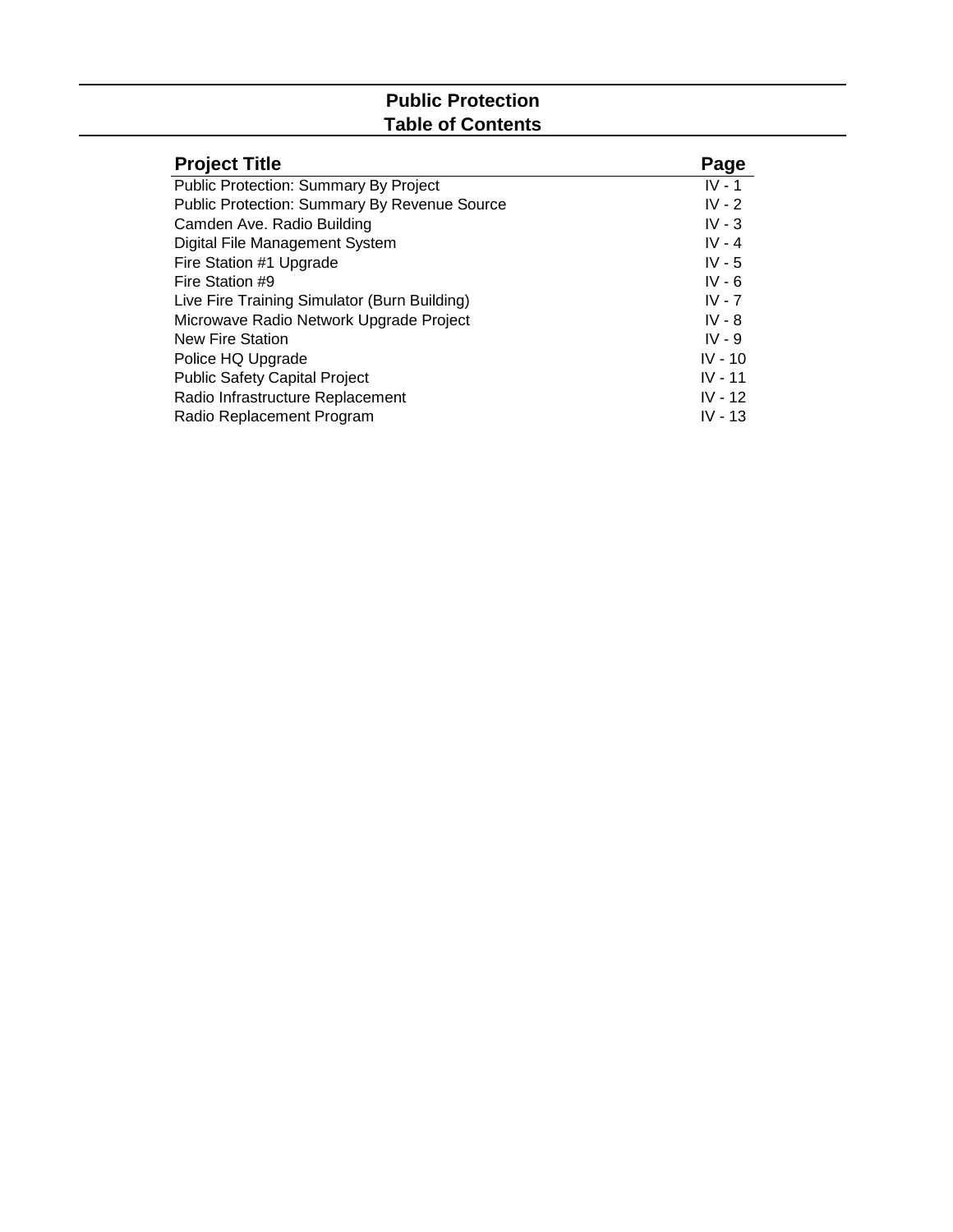|                                                             |                   |              |              | <b>SUMMARY BY PROJECT</b> |                  |              |             |                        |                      |
|-------------------------------------------------------------|-------------------|--------------|--------------|---------------------------|------------------|--------------|-------------|------------------------|----------------------|
| Category                                                    | <b>Prior Year</b> | FY 2012-13   | FY 2013-14   | FY 2014-15                | FY 2015-16       | FY 2016-17   | FY 2017-18  | <b>Future</b><br>Years | <b>Total Request</b> |
| Camden Ave.<br>Radio Building                               | 350,000           | $\mathbf 0$  | $\mathbb{C}$ | $\pmb{0}$                 | $\mathbf 0$      | 0            | $\mathbf 0$ | 0                      | 350,000              |
| <b>Digital File</b><br>Management<br>System                 | 0                 | 258,500      | $\mathbf 0$  | $\pmb{0}$                 | $\boldsymbol{0}$ | 0            | $\mathbf 0$ | $\pmb{0}$              | 258,500              |
| Fire Station #1<br>Upgrade                                  | 53,523            | $\mathbf 0$  | 500,000      | $\mathbf 0$               | 0                | $\mathbf 0$  | $\mathbf 0$ | 0                      | 553,523              |
| Fire Station #9                                             | 2,878,637         | $\mathbf 0$  | $\mathbb{C}$ | $\mathbf 0$               | 0                | 0            | 0           | $\pmb{0}$              | 2,878,637            |
| Live Fire<br>Training<br>Simulator (Burn<br>Building)       | 0                 | 482,240      | 0            | $\mathbf 0$               | 0                | 0            | $\mathbf 0$ | 0                      | 482,240              |
| Microwave<br><b>Radio Network</b><br><b>Upgrade Project</b> | 1,200,000         | $\mathbf 0$  | $\mathbf 0$  | $\mathbf 0$               | $\mathbf 0$      | $\mathbf 0$  | $\mathbf 0$ | 0                      | 1,200,000            |
| New Fire<br>Station                                         | $\mathsf 0$       | $\mathbf 0$  | 4,150,000    | 1,000,000                 | $\mathbf 0$      | 0            | $\mathbf 0$ | 0                      | 5,150,000            |
| Police HQ<br>Upgrade                                        | 4,721,018         | $\mathbf 0$  | O            | $\pmb{0}$                 | 0                | 0            | $\mathbf 0$ | $\pmb{0}$              | 4,721,018            |
| <b>Public Safety</b><br><b>Capital Project</b>              | 150,000           | $\mathbf 0$  | O            | 0                         | 4,520,807        | 35,752,111   | 0           | 0                      | 40,422,918           |
| Radio<br>Infrastructure<br>Replacement                      | 50,000            | 13,300,000   | $\mathbf 0$  | $\pmb{0}$                 | 0                | $\mathbf 0$  | 0           | 0                      | 13,350,000           |
| Radio<br>Replacement<br>Program                             | 5,187,500         | $\mathbf 0$  | 0            | $\mathbf 0$               | 0                | 0            | 0           | $\pmb{0}$              | 5,187,500            |
|                                                             | \$14,590,678      | \$14,040,740 | \$4,650,000  | \$1,000,000               | \$4,520,807      | \$35,752,111 | \$0         | \$0                    | \$74,554,336         |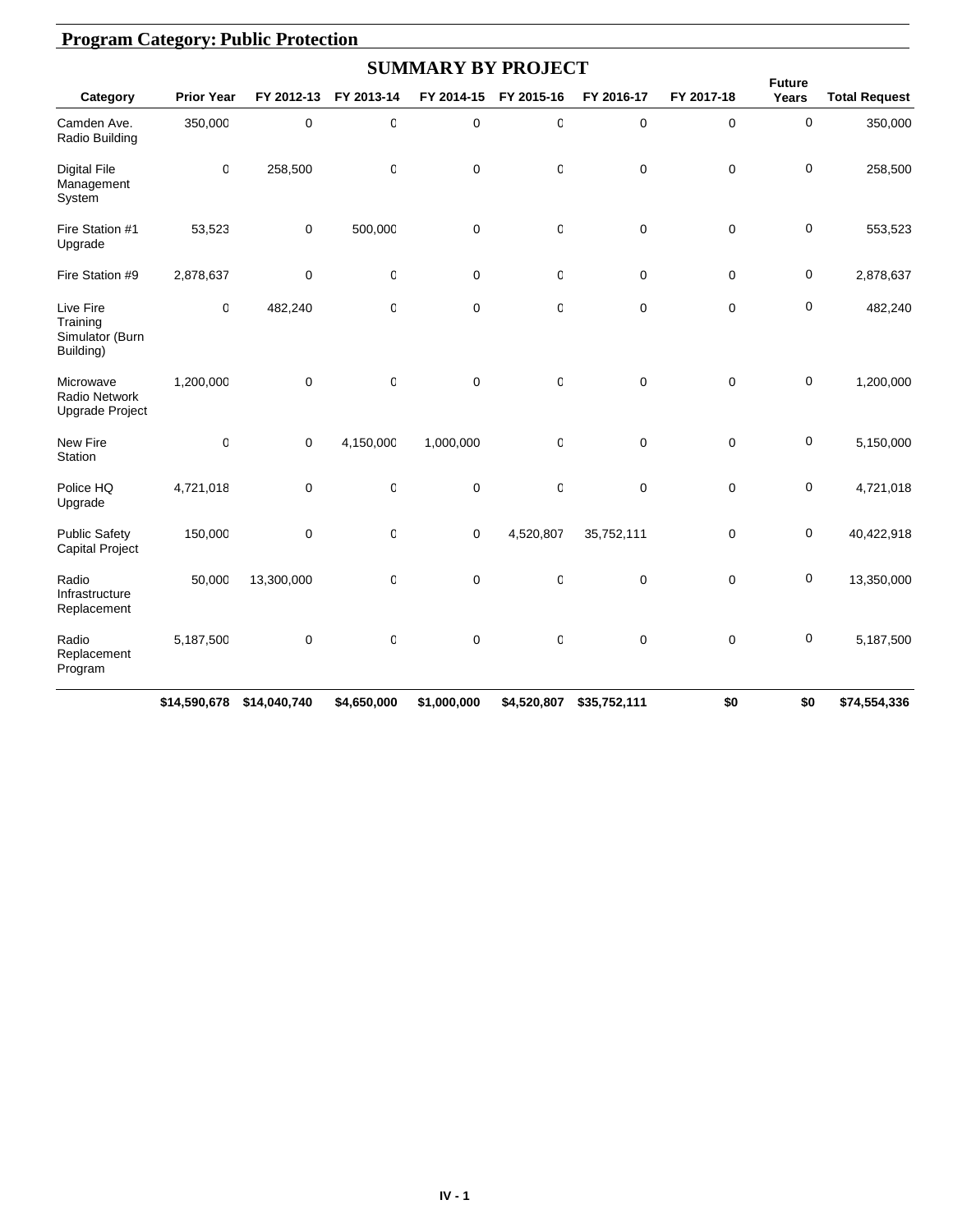#### **SUMMARY BY REVENUE SOURCE**

|                          |                           |            |             |             |             |              |            | <b>Future</b> |     |                    |
|--------------------------|---------------------------|------------|-------------|-------------|-------------|--------------|------------|---------------|-----|--------------------|
| Category                 | <b>Prior Year</b>         | FY 2012-13 | FY 2013-14  | FY 2014-15  | FY 2015-16  | FY 2016-17   | FY 2017-18 | Years         |     | <b>Total Funds</b> |
| Unidentified             | 0                         | 0          | 4.650.000   | 1.000.000   | 4,520,807   | 35,752,111   |            |               | 0   | 45,922,918         |
| <b>Rev Unauthorized</b>  | 0                         | 0          | ŋ           |             |             |              |            |               | 0   | $\Omega$           |
| <b>Rev Authorized</b>    |                           |            |             |             |             |              |            |               |     | 0                  |
| Pay-As-You-Go            | 275,000                   |            |             |             |             |              |            |               | 0   | 275,000            |
| Other                    | 500,000                   | 6,853,500  | 0           |             |             |              |            |               | 0   | 7,353,500          |
| Intergovernmental        | 25,000                    | 6.705.000  | 0           |             |             |              |            |               | 0   | 6,730,000          |
| <b>Installment Sales</b> | 10,740,678                | 482.240    | 0           |             | O           |              |            |               | 0   | 11,222,918         |
| Impact Fees              |                           | 0          | 0           |             |             |              |            |               | 0   | $\Omega$           |
| <b>GOB Unauthorized</b>  |                           |            |             |             |             |              |            |               |     | 0                  |
| <b>GOB Authorized</b>    | 3,050,000                 | 0          | 0           |             |             |              |            |               | 0   | 3,050,000          |
|                          | \$14,590,678 \$14,040,740 |            | \$4,650,000 | \$1,000,000 | \$4,520,807 | \$35,752,111 | \$0        |               | \$0 | \$74,554,336       |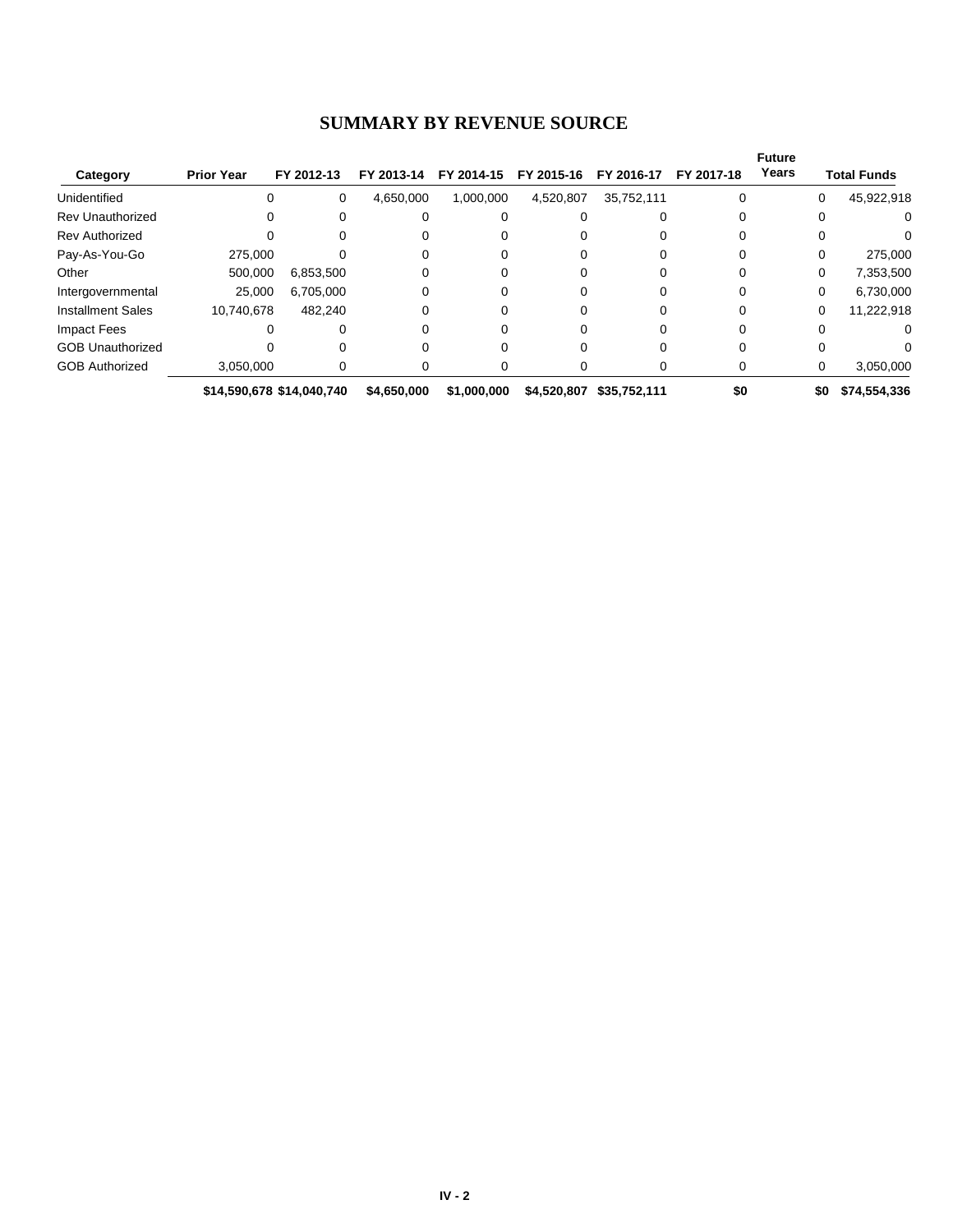| Service Area<br><b>Public Protection</b>           |                                                                                     |          | Department<br><b>General Services</b> |                                                                                |                  | Division/Program:  |            | District:<br>1         |              |
|----------------------------------------------------|-------------------------------------------------------------------------------------|----------|---------------------------------------|--------------------------------------------------------------------------------|------------------|--------------------|------------|------------------------|--------------|
| <b>Project Title</b><br>Camden Ave. Radio Building |                                                                                     |          | <b>Pin Number</b><br>0832-15-74-1548  |                                                                                |                  | <b>Master Plan</b> |            |                        |              |
| <b>Project Description</b>                         |                                                                                     |          |                                       |                                                                                |                  |                    |            |                        |              |
|                                                    | use and improve lightning protection and grounding of tower.                        |          |                                       | Construct a masonry building to replace the two modular buildings currently in |                  |                    |            |                        |              |
| <b>PROJECT STATUS -</b>                            |                                                                                     | May 2012 |                                       |                                                                                | PROJECTED DATES: |                    |            | <b>TYPE REQUEST</b>    |              |
|                                                    | <b>Total Expenditures</b><br>\$165,699<br>Beginning<br>01/10<br>Completion<br>06/13 |          |                                       |                                                                                |                  |                    | <b>New</b> |                        |              |
| <b>Appropriation</b>                               | <b>Prior Year</b>                                                                   | 2012-13  | 2013-14                               | 2014-15                                                                        | 2015-16          | 2016-17            | 2017-18    | <b>Future</b><br>Years | <b>TOTAL</b> |
| Planning/Design                                    | \$35,000                                                                            | \$0      | \$0                                   | \$0                                                                            | \$0              | \$0                | \$0        | \$0                    | \$35,000     |
| Land                                               | \$0                                                                                 | \$0      | \$0                                   | \$0                                                                            | \$0              | \$0                | \$0        | \$0                    | \$0          |
| Construction                                       | \$315,000                                                                           | \$0      | \$0                                   | \$0                                                                            | \$0              | \$0                | \$0        | \$0                    | \$315,000    |
| Equip/Furnishings                                  | \$0                                                                                 | \$0      | \$0                                   | \$0                                                                            | \$0              | \$0                | \$0        | \$0                    | \$0          |
| Contingency                                        | \$0                                                                                 | \$0      | \$0                                   | \$0                                                                            | \$0              | \$0                | \$0        | \$0                    | \$0          |
| <b>Total</b>                                       | \$350,000                                                                           | \$0      | \$0                                   | \$0                                                                            | \$0              | \$0                | \$0        | \$0                    | \$350,000    |
| Revenue                                            | <b>Prior Year</b>                                                                   | 2012-13  | 2013-14                               | 2014-15                                                                        | 2015-16          | 2016-17            | 2017-18    | <b>Future</b><br>Years | <b>TOTAL</b> |
| Pay-As-You-Go                                      | \$0                                                                                 | \$0      | \$0                                   | \$0                                                                            | \$0              | \$0                | \$0        | \$0                    | \$0          |
| <b>GOB Authorized</b>                              | \$0                                                                                 | \$0      | \$0                                   | \$0                                                                            | \$0              | \$0                | \$0        | \$0                    | \$0          |
| <b>GOB Unauthorized</b>                            | \$0                                                                                 | \$0      | \$0                                   | \$0                                                                            | \$0              | \$0                | \$0        | \$0                    | \$0          |
| Rev Authorized                                     | \$0                                                                                 | \$0      | \$0                                   | \$0                                                                            | \$0              | \$0                | \$0        | \$0                    | \$0          |
| <b>Rev Unauthorized</b>                            | \$0                                                                                 | \$0      | \$0                                   | \$0                                                                            | \$0              | \$0                | \$0        | \$0                    | \$0          |
| <b>Installment Sales</b>                           | \$350,000                                                                           | \$0      | \$0                                   | \$0                                                                            | \$0              | \$0                | \$0        | \$0                    | \$350,000    |
| <b>Impact Fees</b>                                 | \$0                                                                                 | \$0      | \$0                                   | \$0                                                                            | \$0              | \$0                | \$0        | \$0                    | \$0          |
| Intergovernmental                                  | \$0                                                                                 | \$0      | \$0                                   | \$0                                                                            | \$0              | \$0                | \$0        | \$0                    | \$0          |
| Other                                              | \$0                                                                                 | \$0      | \$0                                   | \$0                                                                            | \$0              | \$0                | \$0        | \$0                    | \$0          |
| Unidentified                                       | \$0                                                                                 | \$0      | \$0                                   | \$0                                                                            | \$0              | \$0                | \$0        | \$0                    | \$0          |
| <b>Total</b>                                       | \$350,000                                                                           | \$0      | \$0                                   | \$0                                                                            | \$0              | \$0                | \$0        | \$0                    | \$350,000    |
| <b>Operating</b>                                   | <b>Prior Year</b>                                                                   | 2012-13  | 2013-14                               | 2014-15                                                                        | 2015-16          | 2016-17            | 2017-18    | <b>Future</b><br>Years | <b>TOTAL</b> |
| Capital Outlay                                     | \$0                                                                                 | \$0      | \$0                                   | \$0                                                                            | \$0              | \$0                | \$0        | \$0                    | \$0          |
| Maint/Operations                                   | \$0                                                                                 | \$0      | \$0                                   | \$0                                                                            | \$0              | \$0                | \$0        | \$0                    | \$0          |
| Personnel                                          | \$0                                                                                 | \$0      | \$0                                   | \$0                                                                            | \$0              | \$0                | \$0        | \$0                    | \$0          |
| <b>Total</b>                                       | \$0                                                                                 | \$0      | \$0                                   | \$0                                                                            | \$0              | \$0                | \$0        | \$0                    | \$0          |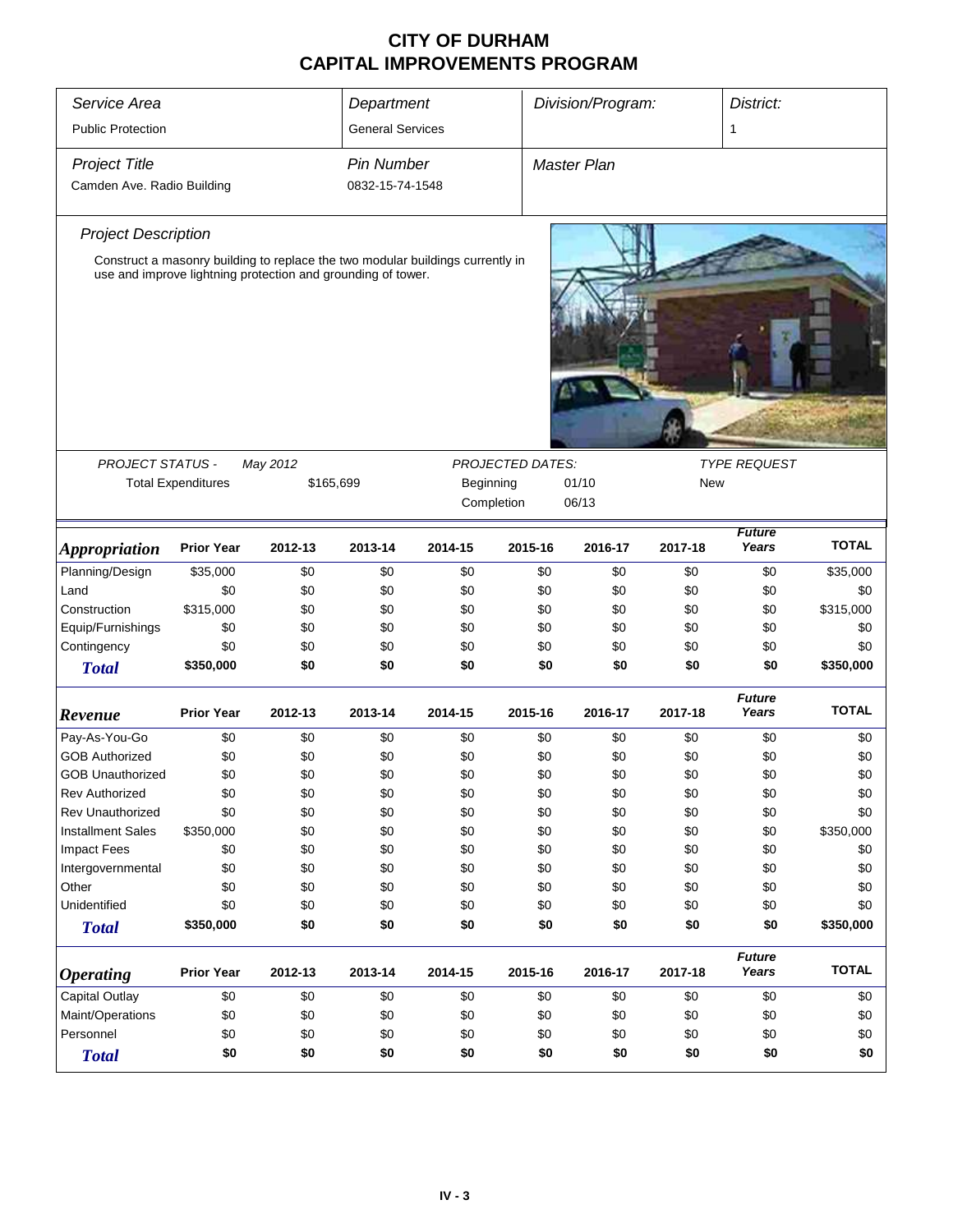| Service Area                   |                           |                                                                                                                                                                                                                                                                                                                                                                                                                                                                                 | Department        |                                                |            | Division/Program:        |         | District:              |              |  |
|--------------------------------|---------------------------|---------------------------------------------------------------------------------------------------------------------------------------------------------------------------------------------------------------------------------------------------------------------------------------------------------------------------------------------------------------------------------------------------------------------------------------------------------------------------------|-------------------|------------------------------------------------|------------|--------------------------|---------|------------------------|--------------|--|
| <b>Public Protection</b>       |                           |                                                                                                                                                                                                                                                                                                                                                                                                                                                                                 | Police            |                                                |            |                          |         | All                    |              |  |
|                                |                           |                                                                                                                                                                                                                                                                                                                                                                                                                                                                                 |                   |                                                |            |                          |         |                        |              |  |
| <b>Project Title</b>           |                           |                                                                                                                                                                                                                                                                                                                                                                                                                                                                                 | <b>Pin Number</b> |                                                |            | <b>Master Plan</b>       |         |                        |              |  |
| Digital File Management System |                           |                                                                                                                                                                                                                                                                                                                                                                                                                                                                                 |                   |                                                |            | Strategic Plan - Goal #2 |         |                        |              |  |
| <b>Project Description</b>     |                           |                                                                                                                                                                                                                                                                                                                                                                                                                                                                                 |                   |                                                |            |                          |         |                        |              |  |
|                                |                           |                                                                                                                                                                                                                                                                                                                                                                                                                                                                                 |                   |                                                |            |                          |         |                        |              |  |
|                                |                           | This project will enable 911 to operate at full capacity sooner and handle larger<br>call volumes during times of emergency. It will provide access to 911<br>Computer Aided Dispatch system and all supporting data and maps. The<br>project will enhance the ability to capture, store, and manage electronic<br>evidence ranging from 911 calls and dispatch, to police in-car cameras, to in-<br>custody video interviews, creating stronger case evidence for prosecution. |                   |                                                |            |                          |         |                        |              |  |
|                                |                           |                                                                                                                                                                                                                                                                                                                                                                                                                                                                                 |                   |                                                |            |                          |         |                        |              |  |
| <b>PROJECT STATUS -</b>        |                           | May 2012                                                                                                                                                                                                                                                                                                                                                                                                                                                                        |                   | <b>TYPE REQUEST</b><br><b>PROJECTED DATES:</b> |            |                          |         |                        |              |  |
|                                | <b>Total Expenditures</b> |                                                                                                                                                                                                                                                                                                                                                                                                                                                                                 | \$0               | Beginning                                      |            | 07/12                    | New     |                        |              |  |
|                                |                           |                                                                                                                                                                                                                                                                                                                                                                                                                                                                                 |                   |                                                | Completion | 06/13                    |         |                        |              |  |
| <i><b>Appropriation</b></i>    | <b>Prior Year</b>         | 2012-13                                                                                                                                                                                                                                                                                                                                                                                                                                                                         | 2013-14           | 2014-15                                        | 2015-16    | 2016-17                  | 2017-18 | <b>Future</b><br>Years | <b>TOTAL</b> |  |
| Planning/Design                | \$0                       | \$0                                                                                                                                                                                                                                                                                                                                                                                                                                                                             | \$0               | \$0                                            | \$0        | \$0                      | \$0     | \$0                    | \$0          |  |
| Land                           | \$0                       | \$0                                                                                                                                                                                                                                                                                                                                                                                                                                                                             | \$0               | \$0                                            | \$0        | \$0                      | \$0     | \$0                    | \$0          |  |
| Construction                   | \$0                       | \$0                                                                                                                                                                                                                                                                                                                                                                                                                                                                             | \$0               | \$0                                            | \$0        | \$0                      | \$0     | \$0                    | \$0          |  |
| Equip/Furnishings              | \$0                       | \$240,000                                                                                                                                                                                                                                                                                                                                                                                                                                                                       | \$0               | \$0                                            | \$0        | \$0                      | \$0     | \$0                    | \$240,000    |  |
| Contingency                    | \$0                       | \$18,500                                                                                                                                                                                                                                                                                                                                                                                                                                                                        | \$0               | \$0                                            | \$0        | \$0                      | \$0     | \$0                    | \$18,500     |  |
| <b>Total</b>                   | \$0                       | \$258,500                                                                                                                                                                                                                                                                                                                                                                                                                                                                       | \$0               | \$0                                            | \$0        | \$0                      | \$0     | \$0                    | \$258,500    |  |
| Revenue                        | <b>Prior Year</b>         | 2012-13                                                                                                                                                                                                                                                                                                                                                                                                                                                                         | 2013-14           | 2014-15                                        | 2015-16    | 2016-17                  | 2017-18 | <b>Future</b><br>Years | <b>TOTAL</b> |  |
| Pay-As-You-Go                  | \$0                       | \$0                                                                                                                                                                                                                                                                                                                                                                                                                                                                             | \$0               | \$0                                            | \$0        | \$0                      | \$0     | \$0                    | \$0          |  |
| <b>GOB Authorized</b>          | \$0                       | \$0                                                                                                                                                                                                                                                                                                                                                                                                                                                                             | \$0               | \$0                                            | \$0        | \$0                      | \$0     | \$0                    | \$0          |  |
| <b>GOB Unauthorized</b>        | \$0                       | \$0                                                                                                                                                                                                                                                                                                                                                                                                                                                                             | \$0               | \$0                                            | \$0        | \$0                      | \$0     | \$0                    | \$0          |  |
| <b>Rev Authorized</b>          | \$0                       | \$0                                                                                                                                                                                                                                                                                                                                                                                                                                                                             | \$0               | \$0                                            | \$0        | \$0                      | \$0     | \$0                    | \$0          |  |
| <b>Rev Unauthorized</b>        | \$0                       | \$0                                                                                                                                                                                                                                                                                                                                                                                                                                                                             | \$0               | \$0                                            | \$0        | \$0                      | \$0     | \$0                    | \$0          |  |
| <b>Installment Sales</b>       | \$0                       | \$0                                                                                                                                                                                                                                                                                                                                                                                                                                                                             | \$0               | \$0                                            | \$0        | \$0                      | \$0     | \$0                    | \$0          |  |
| Impact Fees                    | \$0                       | \$0                                                                                                                                                                                                                                                                                                                                                                                                                                                                             | \$0               | \$0                                            | \$0        | \$0                      | \$0     | \$0                    | \$0          |  |
| Intergovernmental              | \$0                       | \$55,000                                                                                                                                                                                                                                                                                                                                                                                                                                                                        | \$0               | \$0                                            | \$0        | \$0                      | \$0     | \$0                    | \$55,000     |  |
| Other                          | \$0                       | \$203,500                                                                                                                                                                                                                                                                                                                                                                                                                                                                       | \$0               | \$0                                            | \$0        | \$0                      | \$0     | \$0                    | \$203,500    |  |
| Unidentified                   | \$0                       | \$0                                                                                                                                                                                                                                                                                                                                                                                                                                                                             | \$0               | \$0                                            | \$0        | \$0                      | \$0     | \$0                    | \$0          |  |
| <b>Total</b>                   | \$0                       | \$258,500                                                                                                                                                                                                                                                                                                                                                                                                                                                                       | \$0               | \$0                                            | \$0        | \$0                      | \$0     | \$0                    | \$258,500    |  |
| <b>Operating</b>               | <b>Prior Year</b>         | 2012-13                                                                                                                                                                                                                                                                                                                                                                                                                                                                         | 2013-14           | 2014-15                                        | 2015-16    | 2016-17                  | 2017-18 | <b>Future</b><br>Years | <b>TOTAL</b> |  |
| Capital Outlay                 | \$0                       | \$0                                                                                                                                                                                                                                                                                                                                                                                                                                                                             | \$0               | \$0                                            | \$0        | \$0                      | \$0     | \$0                    | \$0          |  |
| Maint/Operations               | \$0                       | \$0                                                                                                                                                                                                                                                                                                                                                                                                                                                                             | \$0               | \$0                                            | \$0        | \$0                      | \$0     | \$0                    | \$0          |  |
| Personnel                      | \$0                       | \$0                                                                                                                                                                                                                                                                                                                                                                                                                                                                             | \$0               | \$0                                            | \$0        | \$0                      | \$0     | \$0                    | \$0          |  |
| <b>Total</b>                   | \$0                       | \$0                                                                                                                                                                                                                                                                                                                                                                                                                                                                             | \$0               | \$0                                            | \$0        | \$0                      | \$0     | \$0                    | \$0          |  |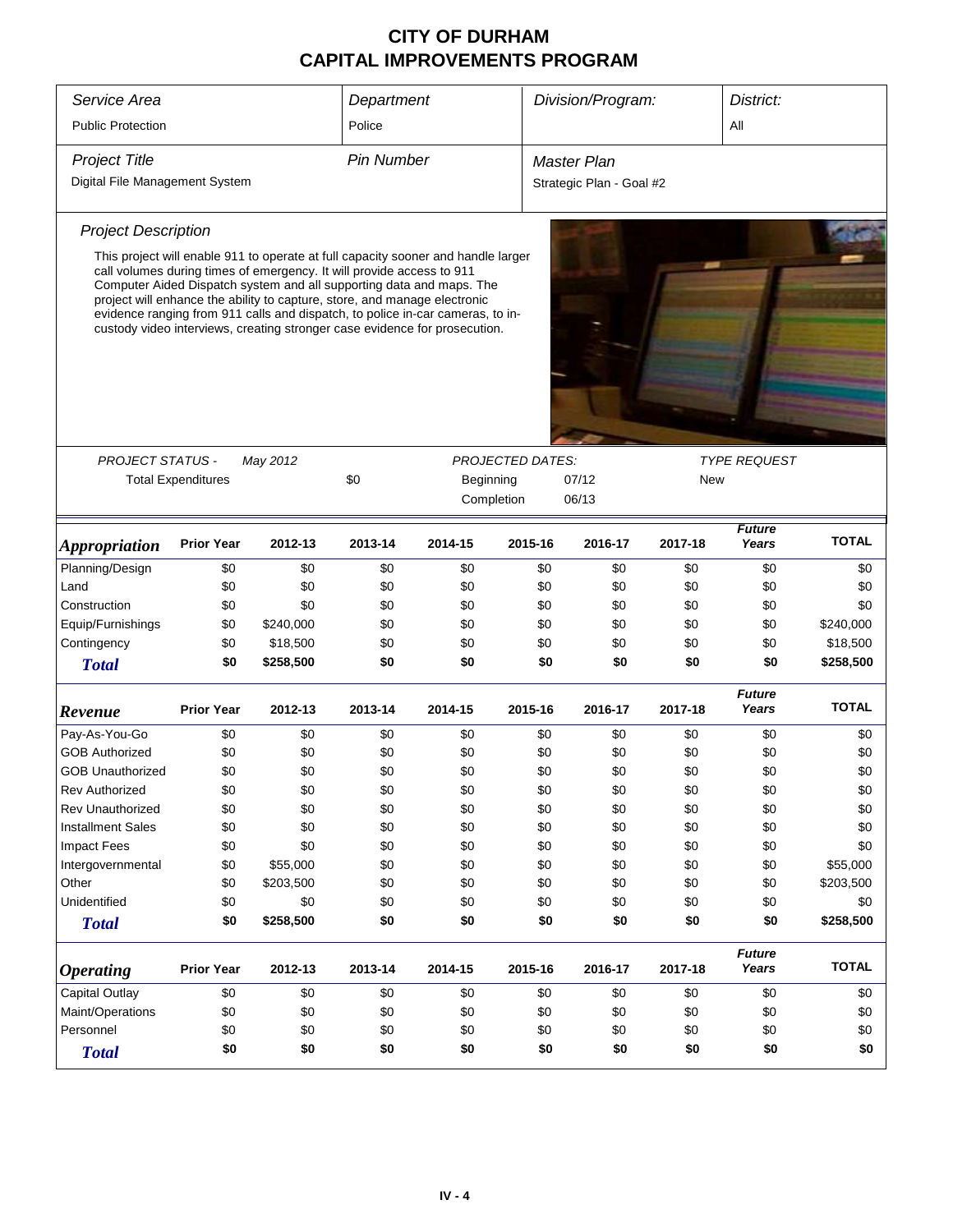| Service Area<br>Department     |                           |          |                         |                                                                                                                                                               |                                                                                    | Division/Program:                    |         | District:              |              |
|--------------------------------|---------------------------|----------|-------------------------|---------------------------------------------------------------------------------------------------------------------------------------------------------------|------------------------------------------------------------------------------------|--------------------------------------|---------|------------------------|--------------|
| <b>Public Protection</b>       |                           |          | <b>General Services</b> |                                                                                                                                                               |                                                                                    |                                      |         | 5                      |              |
| <b>Project Title</b>           |                           |          | <b>Pin Number</b>       |                                                                                                                                                               |                                                                                    | <b>Master Plan</b>                   |         |                        |              |
| Fire Station #1 Upgrade        |                           |          | 0831-05-07-2677         |                                                                                                                                                               |                                                                                    | <b>Facility Condition Assessment</b> |         |                        |              |
| <b>Project Description</b>     |                           |          |                         |                                                                                                                                                               |                                                                                    |                                      |         |                        |              |
| system, and interior finishes. |                           |          |                         | This project upgrades conditions at Fire Station #1. This 18,000 square foot<br>facility was built in 1964. Project repairs include the HVAC system, plumbing |                                                                                    |                                      |         |                        |              |
| <b>PROJECT STATUS -</b>        |                           | May 2012 |                         |                                                                                                                                                               |                                                                                    |                                      |         | <b>TYPE REQUEST</b>    |              |
|                                | <b>Total Expenditures</b> |          | \$0                     |                                                                                                                                                               | <b>PROJECTED DATES:</b><br>Beginning<br>07/10<br><b>New</b><br>10/14<br>Completion |                                      |         |                        |              |
| <b>Appropriation</b>           | <b>Prior Year</b>         | 2012-13  | 2013-14                 | 2014-15                                                                                                                                                       | 2015-16                                                                            | 2016-17                              | 2017-18 | <b>Future</b><br>Years | <b>TOTAL</b> |
| Planning/Design                | \$13,355                  | \$0      | \$100,000               | \$0                                                                                                                                                           | \$0                                                                                | \$0                                  | \$0     | \$0                    | \$113,355    |
| Construction                   | \$36,516                  | \$0      | \$400,000               | \$0                                                                                                                                                           | \$0                                                                                | \$0                                  | \$0     | \$0                    | \$436,516    |
| Contingency                    | \$3,652                   | \$0      | \$0                     | \$0                                                                                                                                                           | \$0                                                                                | \$0                                  | \$0     | \$0                    | \$3,652      |
| <b>Total</b>                   | \$53,523                  | \$0      | \$500,000               | \$0                                                                                                                                                           | \$0                                                                                | \$0                                  | \$0     | \$0                    | \$553,523    |
| Revenue                        | <b>Prior Year</b>         | 2012-13  | 2013-14                 | 2014-15                                                                                                                                                       | 2015-16                                                                            | 2016-17                              | 2017-18 | <b>Future</b><br>Years | <b>TOTAL</b> |
| Pay-As-You-Go                  | \$0                       | \$0      | \$0                     | \$0                                                                                                                                                           | \$0                                                                                | \$0                                  | \$0     | \$0                    | \$0          |
| <b>GOB Authorized</b>          | \$0                       | \$0      | \$0                     | \$0                                                                                                                                                           | \$0                                                                                | \$0                                  | \$0     | \$0                    | \$0          |
| <b>GOB Unauthorized</b>        | \$0                       | \$0      | \$0                     | \$0                                                                                                                                                           | \$0                                                                                | \$0                                  | \$0     | \$0                    | \$0          |
| Rev Authorized                 | \$0                       | \$0      | \$0                     | \$0                                                                                                                                                           | \$0                                                                                | \$0                                  | \$0     | \$0                    | \$0          |
| Rev Unauthorized               | \$0                       | \$0      | \$0                     | \$0                                                                                                                                                           | \$0                                                                                | \$0                                  | \$0     | \$0                    | \$0          |
| <b>Installment Sales</b>       | \$53,523                  | \$0      | \$0                     | \$0                                                                                                                                                           | \$0                                                                                | \$0                                  | \$0     | \$0                    | \$53,523     |
| <b>Impact Fees</b>             | \$0                       | \$0      | \$0                     | \$0                                                                                                                                                           | \$0                                                                                | \$0                                  | \$0     | \$0                    | \$0          |
| Intergovernmental              | \$0                       | \$0      | \$0                     | \$0                                                                                                                                                           | \$0                                                                                | \$0                                  | \$0     | \$0                    | \$0          |
| Other                          | \$0                       | \$0      | \$0                     | \$0                                                                                                                                                           | \$0                                                                                | \$0                                  | \$0     | \$0                    | \$0          |
| Unidentified                   | \$0                       | \$0      | \$500,000               | \$0                                                                                                                                                           | \$0                                                                                | \$0                                  | \$0     | \$0                    | \$500,000    |
| <b>Total</b>                   | \$53,523                  | \$0      | \$500,000               | \$0                                                                                                                                                           | \$0                                                                                | \$0                                  | \$0     | \$0                    | \$553,523    |
| <b>Operating</b>               | <b>Prior Year</b>         | 2012-13  | 2013-14                 | 2014-15                                                                                                                                                       | 2015-16                                                                            | 2016-17                              | 2017-18 | <b>Future</b><br>Years | <b>TOTAL</b> |
| Capital Outlay                 | \$0                       | \$0      | \$0                     | \$0                                                                                                                                                           | \$0                                                                                | \$0                                  | \$0     | \$0                    | \$0          |
| Maint/Operations               | \$0                       | \$0      | \$0                     | \$0                                                                                                                                                           | \$0                                                                                | \$0                                  | \$0     | \$0                    | \$0          |
| Personnel                      | \$0                       | \$0      | \$0                     | \$0                                                                                                                                                           | \$0                                                                                | \$0                                  | \$0     | \$0                    | \$0          |
| <b>Total</b>                   | \$0                       | \$0      | \$0                     | \$0                                                                                                                                                           | \$0                                                                                | \$0                                  | \$0     | \$0                    | \$0          |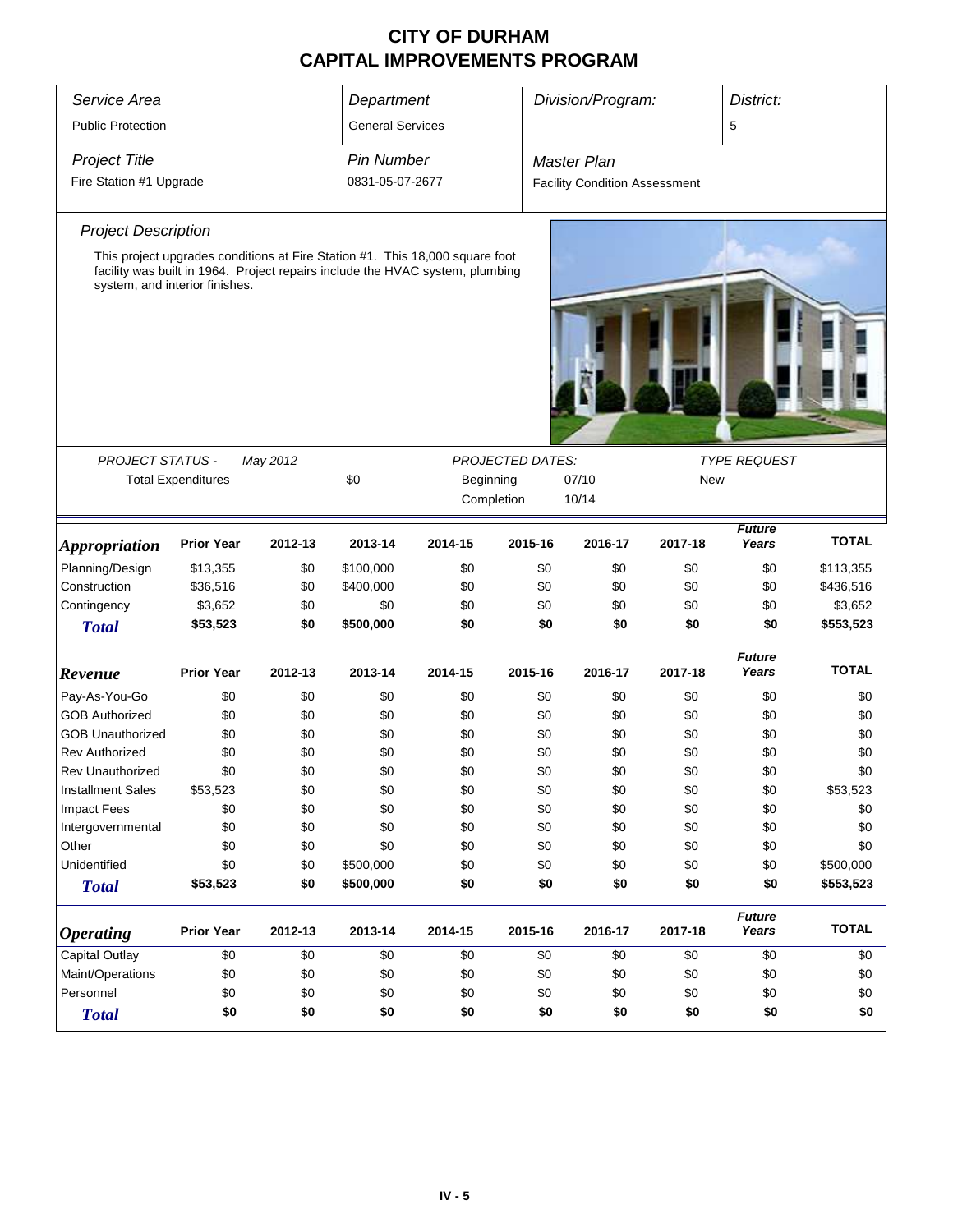| Service Area<br>Department<br>Division/Program:<br>District:<br><b>General Services</b><br><b>Public Protection</b><br>1<br><b>Pin Number</b><br><b>Project Title</b><br><b>Master Plan</b><br>Fire Station #9<br>0842-01-19-3110<br><b>Project Description</b><br>This project relocates the existing Fire Station #9 from E. Club Blvd. The three<br>bay station will accomodate four additional firefighters. The firefighters and<br>apparatus from the current station #9 will relocate to the new sation.<br>PROJECT STATUS -<br>PROJECTED DATES:<br>May 2012<br><b>TYPE REQUEST</b><br><b>Total Expenditures</b><br>\$1,425,300<br>Beginning<br>06/08<br>New<br>Completion<br>06/13<br><b>Future</b><br><b>TOTAL</b><br>2013-14<br>2017-18<br>Years<br><b>Prior Year</b><br>2012-13<br>2014-15<br>2015-16<br>2016-17<br><i><b>Appropriation</b></i><br>Planning/Design<br>\$0<br>\$0<br>\$180,354<br>\$0<br>\$0<br>\$0<br>\$0<br>\$0<br>\$180,354<br>\$150,000<br>\$0<br>\$0<br>Land<br>\$0<br>\$0<br>\$0<br>\$0<br>\$0<br>\$150,000<br>\$0<br>Construction<br>\$1,502,952<br>\$0<br>\$0<br>\$0<br>\$0<br>\$0<br>\$0<br>\$1,502,952<br>\$0<br>Equip/Furnishings<br>\$862,000<br>\$0<br>\$0<br>\$0<br>\$0<br>\$0<br>\$0<br>\$862,000<br>\$0<br>Contingency<br>\$183,331<br>\$0<br>\$0<br>\$0<br>\$0<br>\$0<br>\$0<br>\$183,331<br>\$0<br>\$0<br>\$2,878,637<br>\$0<br>\$0<br>\$0<br>\$0<br>\$0<br>\$2,878,637<br><b>Total</b><br><b>Future</b><br><b>TOTAL</b><br>Years<br><b>Prior Year</b><br>2012-13<br>2013-14<br>2014-15<br>2015-16<br>2016-17<br>2017-18<br>Revenue<br>Pay-As-You-Go<br>\$0<br>\$0<br>\$0<br>\$0<br>\$0<br>\$0<br>\$0<br>\$0<br>\$0<br><b>GOB Authorized</b><br>\$0<br>\$0<br>\$0<br>\$0<br>\$0<br>\$0<br>\$0<br>\$0<br>\$0<br>\$0<br>\$0<br>\$0<br>\$0<br>\$0<br>\$0<br>\$0<br>\$0<br>\$0<br><b>GOB Unauthorized</b><br>\$0<br>\$0<br>\$0<br>\$0<br>\$0<br>\$0<br>\$0<br>\$0<br><b>Rev Authorized</b><br>\$0<br>Rev Unauthorized<br>\$0<br>\$0<br>\$0<br>\$0<br>\$0<br>\$0<br>\$0<br>\$0<br>\$0<br><b>Installment Sales</b><br>\$0<br>\$0<br>\$2,878,637<br>\$2,878,637<br>\$0<br>\$0<br>\$0<br>\$0<br>\$0<br>Impact Fees<br>\$0<br>\$0<br>\$0<br>\$0<br>\$0<br>\$0<br>\$0<br>\$0<br>\$0<br>Intergovernmental<br>\$0<br>\$0<br>\$0<br>\$0<br>\$0<br>\$0<br>\$0<br>\$0<br>\$0<br>Other<br>\$0<br>\$0<br>\$0<br>\$0<br>\$0<br>\$0<br>\$0<br>\$0<br>\$0<br>Unidentified<br>\$0<br>\$0<br>\$0<br>\$0<br>\$0<br>\$0<br>\$0<br>\$0<br>\$0<br>\$0<br>\$0<br>\$0<br>\$0<br>\$2,878,637<br>\$0<br>\$0<br>\$0<br>\$2,878,637<br><b>Total</b><br><b>Future</b><br><b>TOTAL</b><br><b>Prior Year</b><br>2017-18<br>Years<br>2012-13<br>2013-14<br>2014-15<br>2015-16<br>2016-17<br><i><b>Operating</b></i><br>Capital Outlay<br>\$0<br>\$0<br>\$0<br>\$0<br>\$0<br>\$0<br>\$0<br>\$0<br>\$0<br>Maint/Operations<br>\$0<br>\$0<br>\$0<br>\$0<br>\$0<br>\$0<br>\$0<br>\$0<br>\$0<br>Personnel<br>\$0<br>\$0<br>\$0<br>\$0<br>\$0<br>\$0<br>\$0<br>\$0<br>\$0<br>\$0<br>\$0<br>\$0<br>\$0<br>\$0<br>\$0<br>\$0<br>\$0<br>\$0<br><b>Total</b> |  |  |  |  |  |  |  |  |
|------------------------------------------------------------------------------------------------------------------------------------------------------------------------------------------------------------------------------------------------------------------------------------------------------------------------------------------------------------------------------------------------------------------------------------------------------------------------------------------------------------------------------------------------------------------------------------------------------------------------------------------------------------------------------------------------------------------------------------------------------------------------------------------------------------------------------------------------------------------------------------------------------------------------------------------------------------------------------------------------------------------------------------------------------------------------------------------------------------------------------------------------------------------------------------------------------------------------------------------------------------------------------------------------------------------------------------------------------------------------------------------------------------------------------------------------------------------------------------------------------------------------------------------------------------------------------------------------------------------------------------------------------------------------------------------------------------------------------------------------------------------------------------------------------------------------------------------------------------------------------------------------------------------------------------------------------------------------------------------------------------------------------------------------------------------------------------------------------------------------------------------------------------------------------------------------------------------------------------------------------------------------------------------------------------------------------------------------------------------------------------------------------------------------------------------------------------------------------------------------------------------------------------------------------------------------------------------------------------------------------------------------------------------------------------------------------------------------------------------------------------------------------------------------------------------------------------------------------------------------------------------------------------------------------------------------------------------------------------------------------------------------------------------------------------|--|--|--|--|--|--|--|--|
|                                                                                                                                                                                                                                                                                                                                                                                                                                                                                                                                                                                                                                                                                                                                                                                                                                                                                                                                                                                                                                                                                                                                                                                                                                                                                                                                                                                                                                                                                                                                                                                                                                                                                                                                                                                                                                                                                                                                                                                                                                                                                                                                                                                                                                                                                                                                                                                                                                                                                                                                                                                                                                                                                                                                                                                                                                                                                                                                                                                                                                                            |  |  |  |  |  |  |  |  |
|                                                                                                                                                                                                                                                                                                                                                                                                                                                                                                                                                                                                                                                                                                                                                                                                                                                                                                                                                                                                                                                                                                                                                                                                                                                                                                                                                                                                                                                                                                                                                                                                                                                                                                                                                                                                                                                                                                                                                                                                                                                                                                                                                                                                                                                                                                                                                                                                                                                                                                                                                                                                                                                                                                                                                                                                                                                                                                                                                                                                                                                            |  |  |  |  |  |  |  |  |
|                                                                                                                                                                                                                                                                                                                                                                                                                                                                                                                                                                                                                                                                                                                                                                                                                                                                                                                                                                                                                                                                                                                                                                                                                                                                                                                                                                                                                                                                                                                                                                                                                                                                                                                                                                                                                                                                                                                                                                                                                                                                                                                                                                                                                                                                                                                                                                                                                                                                                                                                                                                                                                                                                                                                                                                                                                                                                                                                                                                                                                                            |  |  |  |  |  |  |  |  |
|                                                                                                                                                                                                                                                                                                                                                                                                                                                                                                                                                                                                                                                                                                                                                                                                                                                                                                                                                                                                                                                                                                                                                                                                                                                                                                                                                                                                                                                                                                                                                                                                                                                                                                                                                                                                                                                                                                                                                                                                                                                                                                                                                                                                                                                                                                                                                                                                                                                                                                                                                                                                                                                                                                                                                                                                                                                                                                                                                                                                                                                            |  |  |  |  |  |  |  |  |
|                                                                                                                                                                                                                                                                                                                                                                                                                                                                                                                                                                                                                                                                                                                                                                                                                                                                                                                                                                                                                                                                                                                                                                                                                                                                                                                                                                                                                                                                                                                                                                                                                                                                                                                                                                                                                                                                                                                                                                                                                                                                                                                                                                                                                                                                                                                                                                                                                                                                                                                                                                                                                                                                                                                                                                                                                                                                                                                                                                                                                                                            |  |  |  |  |  |  |  |  |
|                                                                                                                                                                                                                                                                                                                                                                                                                                                                                                                                                                                                                                                                                                                                                                                                                                                                                                                                                                                                                                                                                                                                                                                                                                                                                                                                                                                                                                                                                                                                                                                                                                                                                                                                                                                                                                                                                                                                                                                                                                                                                                                                                                                                                                                                                                                                                                                                                                                                                                                                                                                                                                                                                                                                                                                                                                                                                                                                                                                                                                                            |  |  |  |  |  |  |  |  |
|                                                                                                                                                                                                                                                                                                                                                                                                                                                                                                                                                                                                                                                                                                                                                                                                                                                                                                                                                                                                                                                                                                                                                                                                                                                                                                                                                                                                                                                                                                                                                                                                                                                                                                                                                                                                                                                                                                                                                                                                                                                                                                                                                                                                                                                                                                                                                                                                                                                                                                                                                                                                                                                                                                                                                                                                                                                                                                                                                                                                                                                            |  |  |  |  |  |  |  |  |
|                                                                                                                                                                                                                                                                                                                                                                                                                                                                                                                                                                                                                                                                                                                                                                                                                                                                                                                                                                                                                                                                                                                                                                                                                                                                                                                                                                                                                                                                                                                                                                                                                                                                                                                                                                                                                                                                                                                                                                                                                                                                                                                                                                                                                                                                                                                                                                                                                                                                                                                                                                                                                                                                                                                                                                                                                                                                                                                                                                                                                                                            |  |  |  |  |  |  |  |  |
|                                                                                                                                                                                                                                                                                                                                                                                                                                                                                                                                                                                                                                                                                                                                                                                                                                                                                                                                                                                                                                                                                                                                                                                                                                                                                                                                                                                                                                                                                                                                                                                                                                                                                                                                                                                                                                                                                                                                                                                                                                                                                                                                                                                                                                                                                                                                                                                                                                                                                                                                                                                                                                                                                                                                                                                                                                                                                                                                                                                                                                                            |  |  |  |  |  |  |  |  |
|                                                                                                                                                                                                                                                                                                                                                                                                                                                                                                                                                                                                                                                                                                                                                                                                                                                                                                                                                                                                                                                                                                                                                                                                                                                                                                                                                                                                                                                                                                                                                                                                                                                                                                                                                                                                                                                                                                                                                                                                                                                                                                                                                                                                                                                                                                                                                                                                                                                                                                                                                                                                                                                                                                                                                                                                                                                                                                                                                                                                                                                            |  |  |  |  |  |  |  |  |
|                                                                                                                                                                                                                                                                                                                                                                                                                                                                                                                                                                                                                                                                                                                                                                                                                                                                                                                                                                                                                                                                                                                                                                                                                                                                                                                                                                                                                                                                                                                                                                                                                                                                                                                                                                                                                                                                                                                                                                                                                                                                                                                                                                                                                                                                                                                                                                                                                                                                                                                                                                                                                                                                                                                                                                                                                                                                                                                                                                                                                                                            |  |  |  |  |  |  |  |  |
|                                                                                                                                                                                                                                                                                                                                                                                                                                                                                                                                                                                                                                                                                                                                                                                                                                                                                                                                                                                                                                                                                                                                                                                                                                                                                                                                                                                                                                                                                                                                                                                                                                                                                                                                                                                                                                                                                                                                                                                                                                                                                                                                                                                                                                                                                                                                                                                                                                                                                                                                                                                                                                                                                                                                                                                                                                                                                                                                                                                                                                                            |  |  |  |  |  |  |  |  |
|                                                                                                                                                                                                                                                                                                                                                                                                                                                                                                                                                                                                                                                                                                                                                                                                                                                                                                                                                                                                                                                                                                                                                                                                                                                                                                                                                                                                                                                                                                                                                                                                                                                                                                                                                                                                                                                                                                                                                                                                                                                                                                                                                                                                                                                                                                                                                                                                                                                                                                                                                                                                                                                                                                                                                                                                                                                                                                                                                                                                                                                            |  |  |  |  |  |  |  |  |
|                                                                                                                                                                                                                                                                                                                                                                                                                                                                                                                                                                                                                                                                                                                                                                                                                                                                                                                                                                                                                                                                                                                                                                                                                                                                                                                                                                                                                                                                                                                                                                                                                                                                                                                                                                                                                                                                                                                                                                                                                                                                                                                                                                                                                                                                                                                                                                                                                                                                                                                                                                                                                                                                                                                                                                                                                                                                                                                                                                                                                                                            |  |  |  |  |  |  |  |  |
|                                                                                                                                                                                                                                                                                                                                                                                                                                                                                                                                                                                                                                                                                                                                                                                                                                                                                                                                                                                                                                                                                                                                                                                                                                                                                                                                                                                                                                                                                                                                                                                                                                                                                                                                                                                                                                                                                                                                                                                                                                                                                                                                                                                                                                                                                                                                                                                                                                                                                                                                                                                                                                                                                                                                                                                                                                                                                                                                                                                                                                                            |  |  |  |  |  |  |  |  |
|                                                                                                                                                                                                                                                                                                                                                                                                                                                                                                                                                                                                                                                                                                                                                                                                                                                                                                                                                                                                                                                                                                                                                                                                                                                                                                                                                                                                                                                                                                                                                                                                                                                                                                                                                                                                                                                                                                                                                                                                                                                                                                                                                                                                                                                                                                                                                                                                                                                                                                                                                                                                                                                                                                                                                                                                                                                                                                                                                                                                                                                            |  |  |  |  |  |  |  |  |
|                                                                                                                                                                                                                                                                                                                                                                                                                                                                                                                                                                                                                                                                                                                                                                                                                                                                                                                                                                                                                                                                                                                                                                                                                                                                                                                                                                                                                                                                                                                                                                                                                                                                                                                                                                                                                                                                                                                                                                                                                                                                                                                                                                                                                                                                                                                                                                                                                                                                                                                                                                                                                                                                                                                                                                                                                                                                                                                                                                                                                                                            |  |  |  |  |  |  |  |  |
|                                                                                                                                                                                                                                                                                                                                                                                                                                                                                                                                                                                                                                                                                                                                                                                                                                                                                                                                                                                                                                                                                                                                                                                                                                                                                                                                                                                                                                                                                                                                                                                                                                                                                                                                                                                                                                                                                                                                                                                                                                                                                                                                                                                                                                                                                                                                                                                                                                                                                                                                                                                                                                                                                                                                                                                                                                                                                                                                                                                                                                                            |  |  |  |  |  |  |  |  |
|                                                                                                                                                                                                                                                                                                                                                                                                                                                                                                                                                                                                                                                                                                                                                                                                                                                                                                                                                                                                                                                                                                                                                                                                                                                                                                                                                                                                                                                                                                                                                                                                                                                                                                                                                                                                                                                                                                                                                                                                                                                                                                                                                                                                                                                                                                                                                                                                                                                                                                                                                                                                                                                                                                                                                                                                                                                                                                                                                                                                                                                            |  |  |  |  |  |  |  |  |
|                                                                                                                                                                                                                                                                                                                                                                                                                                                                                                                                                                                                                                                                                                                                                                                                                                                                                                                                                                                                                                                                                                                                                                                                                                                                                                                                                                                                                                                                                                                                                                                                                                                                                                                                                                                                                                                                                                                                                                                                                                                                                                                                                                                                                                                                                                                                                                                                                                                                                                                                                                                                                                                                                                                                                                                                                                                                                                                                                                                                                                                            |  |  |  |  |  |  |  |  |
|                                                                                                                                                                                                                                                                                                                                                                                                                                                                                                                                                                                                                                                                                                                                                                                                                                                                                                                                                                                                                                                                                                                                                                                                                                                                                                                                                                                                                                                                                                                                                                                                                                                                                                                                                                                                                                                                                                                                                                                                                                                                                                                                                                                                                                                                                                                                                                                                                                                                                                                                                                                                                                                                                                                                                                                                                                                                                                                                                                                                                                                            |  |  |  |  |  |  |  |  |
|                                                                                                                                                                                                                                                                                                                                                                                                                                                                                                                                                                                                                                                                                                                                                                                                                                                                                                                                                                                                                                                                                                                                                                                                                                                                                                                                                                                                                                                                                                                                                                                                                                                                                                                                                                                                                                                                                                                                                                                                                                                                                                                                                                                                                                                                                                                                                                                                                                                                                                                                                                                                                                                                                                                                                                                                                                                                                                                                                                                                                                                            |  |  |  |  |  |  |  |  |
|                                                                                                                                                                                                                                                                                                                                                                                                                                                                                                                                                                                                                                                                                                                                                                                                                                                                                                                                                                                                                                                                                                                                                                                                                                                                                                                                                                                                                                                                                                                                                                                                                                                                                                                                                                                                                                                                                                                                                                                                                                                                                                                                                                                                                                                                                                                                                                                                                                                                                                                                                                                                                                                                                                                                                                                                                                                                                                                                                                                                                                                            |  |  |  |  |  |  |  |  |
|                                                                                                                                                                                                                                                                                                                                                                                                                                                                                                                                                                                                                                                                                                                                                                                                                                                                                                                                                                                                                                                                                                                                                                                                                                                                                                                                                                                                                                                                                                                                                                                                                                                                                                                                                                                                                                                                                                                                                                                                                                                                                                                                                                                                                                                                                                                                                                                                                                                                                                                                                                                                                                                                                                                                                                                                                                                                                                                                                                                                                                                            |  |  |  |  |  |  |  |  |
|                                                                                                                                                                                                                                                                                                                                                                                                                                                                                                                                                                                                                                                                                                                                                                                                                                                                                                                                                                                                                                                                                                                                                                                                                                                                                                                                                                                                                                                                                                                                                                                                                                                                                                                                                                                                                                                                                                                                                                                                                                                                                                                                                                                                                                                                                                                                                                                                                                                                                                                                                                                                                                                                                                                                                                                                                                                                                                                                                                                                                                                            |  |  |  |  |  |  |  |  |
|                                                                                                                                                                                                                                                                                                                                                                                                                                                                                                                                                                                                                                                                                                                                                                                                                                                                                                                                                                                                                                                                                                                                                                                                                                                                                                                                                                                                                                                                                                                                                                                                                                                                                                                                                                                                                                                                                                                                                                                                                                                                                                                                                                                                                                                                                                                                                                                                                                                                                                                                                                                                                                                                                                                                                                                                                                                                                                                                                                                                                                                            |  |  |  |  |  |  |  |  |
|                                                                                                                                                                                                                                                                                                                                                                                                                                                                                                                                                                                                                                                                                                                                                                                                                                                                                                                                                                                                                                                                                                                                                                                                                                                                                                                                                                                                                                                                                                                                                                                                                                                                                                                                                                                                                                                                                                                                                                                                                                                                                                                                                                                                                                                                                                                                                                                                                                                                                                                                                                                                                                                                                                                                                                                                                                                                                                                                                                                                                                                            |  |  |  |  |  |  |  |  |
|                                                                                                                                                                                                                                                                                                                                                                                                                                                                                                                                                                                                                                                                                                                                                                                                                                                                                                                                                                                                                                                                                                                                                                                                                                                                                                                                                                                                                                                                                                                                                                                                                                                                                                                                                                                                                                                                                                                                                                                                                                                                                                                                                                                                                                                                                                                                                                                                                                                                                                                                                                                                                                                                                                                                                                                                                                                                                                                                                                                                                                                            |  |  |  |  |  |  |  |  |
|                                                                                                                                                                                                                                                                                                                                                                                                                                                                                                                                                                                                                                                                                                                                                                                                                                                                                                                                                                                                                                                                                                                                                                                                                                                                                                                                                                                                                                                                                                                                                                                                                                                                                                                                                                                                                                                                                                                                                                                                                                                                                                                                                                                                                                                                                                                                                                                                                                                                                                                                                                                                                                                                                                                                                                                                                                                                                                                                                                                                                                                            |  |  |  |  |  |  |  |  |
|                                                                                                                                                                                                                                                                                                                                                                                                                                                                                                                                                                                                                                                                                                                                                                                                                                                                                                                                                                                                                                                                                                                                                                                                                                                                                                                                                                                                                                                                                                                                                                                                                                                                                                                                                                                                                                                                                                                                                                                                                                                                                                                                                                                                                                                                                                                                                                                                                                                                                                                                                                                                                                                                                                                                                                                                                                                                                                                                                                                                                                                            |  |  |  |  |  |  |  |  |
|                                                                                                                                                                                                                                                                                                                                                                                                                                                                                                                                                                                                                                                                                                                                                                                                                                                                                                                                                                                                                                                                                                                                                                                                                                                                                                                                                                                                                                                                                                                                                                                                                                                                                                                                                                                                                                                                                                                                                                                                                                                                                                                                                                                                                                                                                                                                                                                                                                                                                                                                                                                                                                                                                                                                                                                                                                                                                                                                                                                                                                                            |  |  |  |  |  |  |  |  |
|                                                                                                                                                                                                                                                                                                                                                                                                                                                                                                                                                                                                                                                                                                                                                                                                                                                                                                                                                                                                                                                                                                                                                                                                                                                                                                                                                                                                                                                                                                                                                                                                                                                                                                                                                                                                                                                                                                                                                                                                                                                                                                                                                                                                                                                                                                                                                                                                                                                                                                                                                                                                                                                                                                                                                                                                                                                                                                                                                                                                                                                            |  |  |  |  |  |  |  |  |
|                                                                                                                                                                                                                                                                                                                                                                                                                                                                                                                                                                                                                                                                                                                                                                                                                                                                                                                                                                                                                                                                                                                                                                                                                                                                                                                                                                                                                                                                                                                                                                                                                                                                                                                                                                                                                                                                                                                                                                                                                                                                                                                                                                                                                                                                                                                                                                                                                                                                                                                                                                                                                                                                                                                                                                                                                                                                                                                                                                                                                                                            |  |  |  |  |  |  |  |  |
|                                                                                                                                                                                                                                                                                                                                                                                                                                                                                                                                                                                                                                                                                                                                                                                                                                                                                                                                                                                                                                                                                                                                                                                                                                                                                                                                                                                                                                                                                                                                                                                                                                                                                                                                                                                                                                                                                                                                                                                                                                                                                                                                                                                                                                                                                                                                                                                                                                                                                                                                                                                                                                                                                                                                                                                                                                                                                                                                                                                                                                                            |  |  |  |  |  |  |  |  |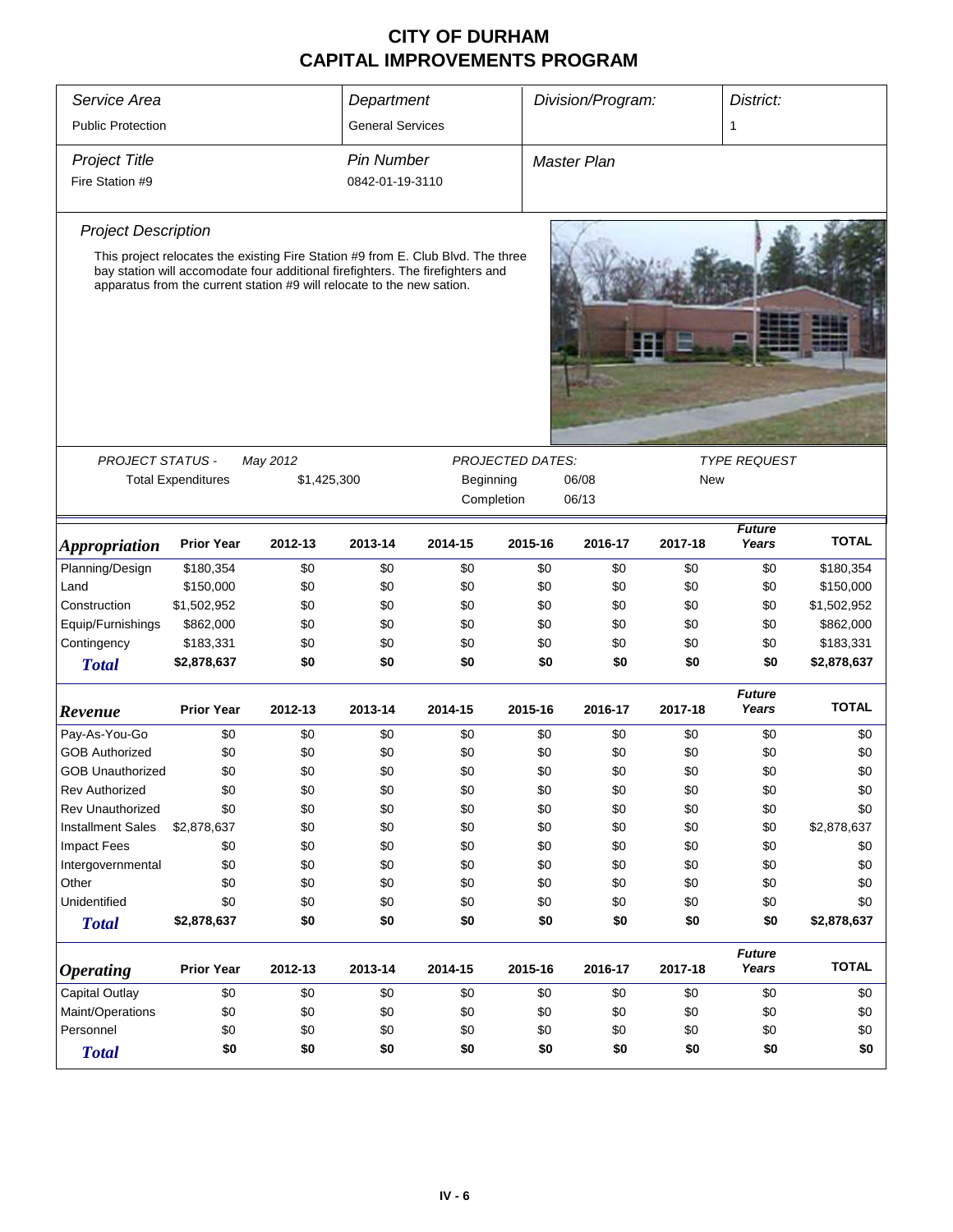| Service Area                                    |                           |           | Department        |                                                                                                                                                                                                                                                                                                                                                                                                                                                                                             |                         | Division/Program:      |         | District:              |              |
|-------------------------------------------------|---------------------------|-----------|-------------------|---------------------------------------------------------------------------------------------------------------------------------------------------------------------------------------------------------------------------------------------------------------------------------------------------------------------------------------------------------------------------------------------------------------------------------------------------------------------------------------------|-------------------------|------------------------|---------|------------------------|--------------|
| <b>Public Protection</b>                        |                           |           | Fire              |                                                                                                                                                                                                                                                                                                                                                                                                                                                                                             |                         | Fire/Safety & Training |         | All                    |              |
| <b>Project Title</b>                            |                           |           | <b>Pin Number</b> |                                                                                                                                                                                                                                                                                                                                                                                                                                                                                             |                         | <b>Master Plan</b>     |         |                        |              |
| Live Fire Training Simulator (Burn<br>Building) |                           |           |                   |                                                                                                                                                                                                                                                                                                                                                                                                                                                                                             |                         |                        |         |                        |              |
| <b>Project Description</b>                      |                           |           |                   |                                                                                                                                                                                                                                                                                                                                                                                                                                                                                             |                         |                        |         |                        |              |
| usage and how sprinkler systems work.           |                           |           |                   | The live fire training simulator will replace our current burn building that has<br>been condemned and we can no longer use this facility to train. Training<br>simulators can offer a variety of training exercises, including: rappelling for<br>high angle rescue, confined space props, search and rescue props, live fire<br>training props, and forcible entry props, etc. This building can also be used to<br>teach personnel the proper techniques for hose advancement, standpipe |                         |                        |         |                        |              |
|                                                 |                           |           |                   |                                                                                                                                                                                                                                                                                                                                                                                                                                                                                             |                         |                        |         |                        |              |
| <b>PROJECT STATUS -</b>                         |                           | May 2012  |                   |                                                                                                                                                                                                                                                                                                                                                                                                                                                                                             | <b>PROJECTED DATES:</b> |                        |         | <b>TYPE REQUEST</b>    |              |
|                                                 | <b>Total Expenditures</b> |           | \$0               | Beginning                                                                                                                                                                                                                                                                                                                                                                                                                                                                                   |                         | 07/13                  | New     |                        |              |
|                                                 |                           |           |                   |                                                                                                                                                                                                                                                                                                                                                                                                                                                                                             | Completion              | 12/14                  |         |                        |              |
|                                                 |                           |           |                   |                                                                                                                                                                                                                                                                                                                                                                                                                                                                                             |                         |                        |         | <b>Future</b>          |              |
| <i><b>Appropriation</b></i>                     | <b>Prior Year</b>         | 2012-13   | 2013-14           | 2014-15                                                                                                                                                                                                                                                                                                                                                                                                                                                                                     | 2015-16                 | 2016-17                | 2017-18 | Years                  | <b>TOTAL</b> |
| Planning/Design                                 | \$0                       | \$32,670  | \$0               | \$0                                                                                                                                                                                                                                                                                                                                                                                                                                                                                         | \$0                     | \$0                    | \$0     | \$0                    | \$32,670     |
| Land                                            | \$0                       | \$0       | \$0               | \$0                                                                                                                                                                                                                                                                                                                                                                                                                                                                                         | \$0                     | \$0                    | \$0     | \$0                    | \$0          |
| Construction                                    | \$0                       | \$426,701 | \$0               | \$0                                                                                                                                                                                                                                                                                                                                                                                                                                                                                         | \$0                     | \$0                    | \$0     | \$0                    | \$426,701    |
| Equip/Furnishings                               | \$0                       | \$0       | \$0               | \$0                                                                                                                                                                                                                                                                                                                                                                                                                                                                                         | \$0                     | \$0                    | \$0     | \$0                    | \$0          |
| Contingency                                     | \$0                       | \$22,869  | \$0               | \$0                                                                                                                                                                                                                                                                                                                                                                                                                                                                                         | \$0                     | \$0                    | \$0     | \$0                    | \$22,869     |
| <b>Total</b>                                    | \$0                       | \$482,240 | \$0               | \$0                                                                                                                                                                                                                                                                                                                                                                                                                                                                                         | \$0                     | \$0                    | \$0     | \$0                    | \$482,240    |
| Revenue                                         | <b>Prior Year</b>         | 2012-13   | 2013-14           | 2014-15                                                                                                                                                                                                                                                                                                                                                                                                                                                                                     | 2015-16                 | 2016-17                | 2017-18 | <b>Future</b><br>Years | <b>TOTAL</b> |
| Pay-As-You-Go                                   | \$0                       | \$0       | \$0               | \$0                                                                                                                                                                                                                                                                                                                                                                                                                                                                                         | \$0                     | \$0                    | \$0     | \$0                    | \$0          |
| <b>GOB Authorized</b>                           | \$0                       | \$0       | \$0               | \$0                                                                                                                                                                                                                                                                                                                                                                                                                                                                                         | \$0                     | \$0                    | \$0     | \$0                    | \$0          |
| <b>GOB Unauthorized</b>                         | \$0                       | \$0       | \$0               | \$0                                                                                                                                                                                                                                                                                                                                                                                                                                                                                         | \$0                     | \$0                    | \$0     | \$0                    | \$0          |
| Rev Authorized                                  | \$0                       | \$0       | \$0               | \$0                                                                                                                                                                                                                                                                                                                                                                                                                                                                                         | \$0                     | \$0                    | \$0     | \$0                    | \$0          |
| Rev Unauthorized                                | \$0                       | \$0       | \$0               | \$0                                                                                                                                                                                                                                                                                                                                                                                                                                                                                         | \$0                     | \$0                    | \$0     | \$0                    | \$0          |
| <b>Installment Sales</b>                        | \$0                       | \$482,240 | \$0               | \$0                                                                                                                                                                                                                                                                                                                                                                                                                                                                                         | \$0                     | \$0                    | \$0     | \$0                    | \$482,240    |
| <b>Impact Fees</b>                              | \$0                       | \$0       | \$0               | \$0                                                                                                                                                                                                                                                                                                                                                                                                                                                                                         | \$0                     | \$0                    | \$0     | \$0                    | \$0          |
| Intergovernmental                               | \$0                       | \$0       | \$0               | \$0                                                                                                                                                                                                                                                                                                                                                                                                                                                                                         | \$0                     | \$0                    | \$0     | \$0                    | \$0          |
| Other                                           | \$0                       | \$0       | \$0               | \$0                                                                                                                                                                                                                                                                                                                                                                                                                                                                                         | \$0                     | \$0                    | \$0     | \$0                    | \$0          |
| Unidentified                                    | \$0                       | \$0       | \$0               | \$0                                                                                                                                                                                                                                                                                                                                                                                                                                                                                         | \$0                     | \$0                    | \$0     | \$0                    | \$0          |
| <b>Total</b>                                    | \$0                       | \$482,240 | \$0               | \$0                                                                                                                                                                                                                                                                                                                                                                                                                                                                                         | \$0                     | \$0                    | \$0     | \$0                    | \$482,240    |
|                                                 |                           |           |                   |                                                                                                                                                                                                                                                                                                                                                                                                                                                                                             |                         |                        |         |                        |              |
| <b>Operating</b>                                | <b>Prior Year</b>         | 2012-13   | 2013-14           | 2014-15                                                                                                                                                                                                                                                                                                                                                                                                                                                                                     | 2015-16                 | 2016-17                | 2017-18 | <b>Future</b><br>Years | <b>TOTAL</b> |
| Capital Outlay                                  | \$0                       | \$0       | \$0               | \$0                                                                                                                                                                                                                                                                                                                                                                                                                                                                                         | \$0                     | \$0                    | \$0     | \$0                    | \$0          |
| Maint/Operations                                | \$0                       | \$0       | \$0               | \$0                                                                                                                                                                                                                                                                                                                                                                                                                                                                                         | \$0                     | \$0                    | \$0     | \$0                    | \$0          |
| Personnel                                       | \$0                       | \$0       | \$0               | \$0                                                                                                                                                                                                                                                                                                                                                                                                                                                                                         | \$0                     | \$0                    | \$0     | \$0                    | \$0          |
| <b>Total</b>                                    | \$0                       | \$0       | \$0               | \$0                                                                                                                                                                                                                                                                                                                                                                                                                                                                                         | \$0                     | \$0                    | \$0     | \$0                    | \$0          |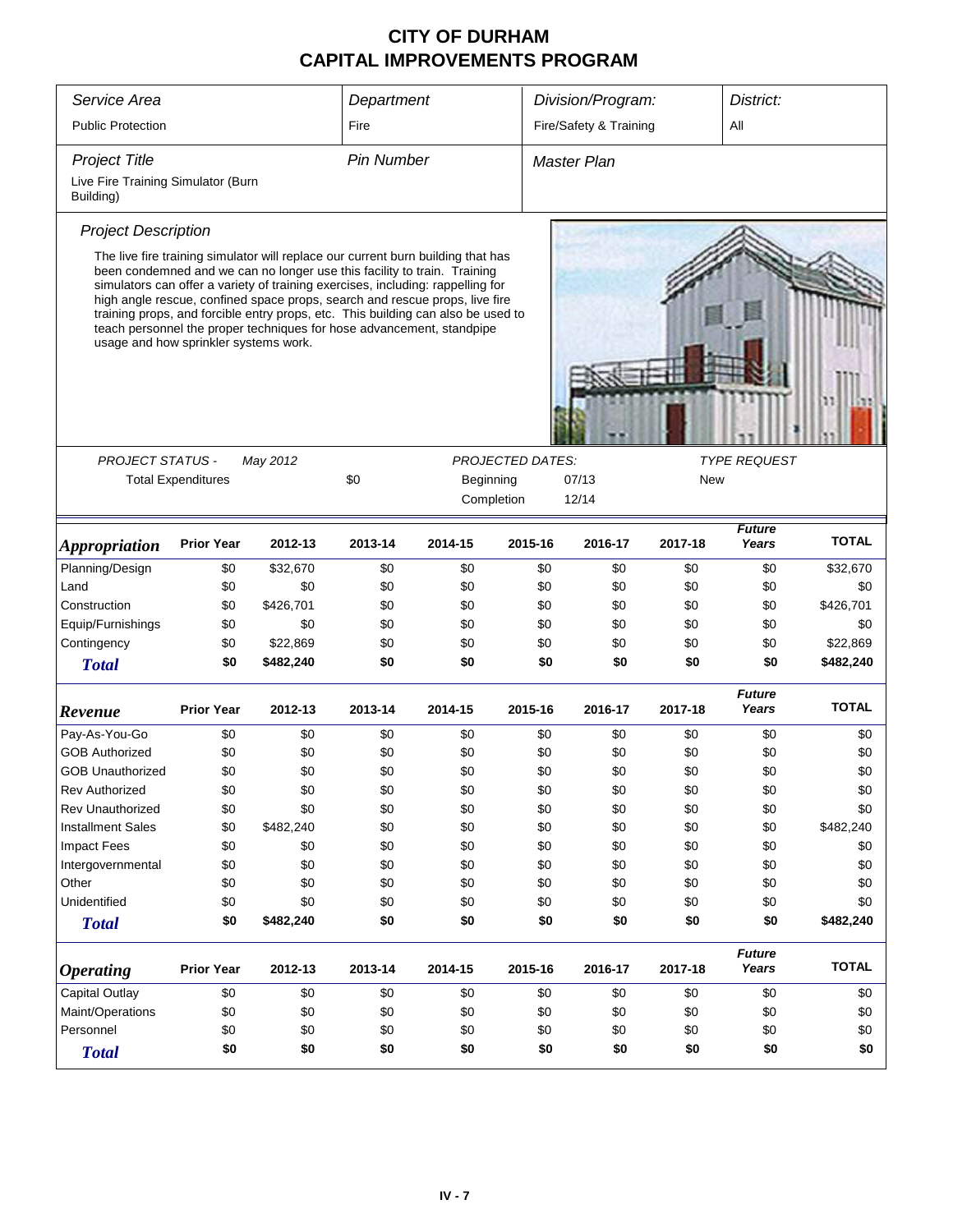| Service Area                               |                                                                                                                                                                                                                                                                                                                                                                        |           | Department        |           |                         | Division/Program:                 |         | District:              |              |  |
|--------------------------------------------|------------------------------------------------------------------------------------------------------------------------------------------------------------------------------------------------------------------------------------------------------------------------------------------------------------------------------------------------------------------------|-----------|-------------------|-----------|-------------------------|-----------------------------------|---------|------------------------|--------------|--|
| <b>Public Protection</b>                   |                                                                                                                                                                                                                                                                                                                                                                        |           | Fleet             |           |                         | <b>Communications Maintenance</b> |         | All                    |              |  |
| <b>Project Title</b>                       |                                                                                                                                                                                                                                                                                                                                                                        |           | <b>Pin Number</b> |           |                         | <b>Master Plan</b>                |         |                        |              |  |
| Microwave Radio Network Upgrade<br>Project |                                                                                                                                                                                                                                                                                                                                                                        |           |                   |           |                         |                                   |         |                        |              |  |
| <b>Project Description</b>                 |                                                                                                                                                                                                                                                                                                                                                                        |           |                   |           |                         |                                   |         |                        |              |  |
|                                            | This project will provide for replacement of aging microwave radio equipment<br>purchased in 1994. The aging equipment is increasingly difficult to maintain.<br>The microwave radio network interconnects our four radio towers, the 911<br>center, and the backup 911 center. This equipment is an essential component<br>in our Public Safety radio communications. |           |                   |           |                         |                                   |         |                        |              |  |
|                                            |                                                                                                                                                                                                                                                                                                                                                                        |           |                   |           |                         |                                   |         |                        |              |  |
| PROJECT STATUS -                           |                                                                                                                                                                                                                                                                                                                                                                        | May 2012  |                   |           | <b>PROJECTED DATES:</b> |                                   |         | <b>TYPE REQUEST</b>    |              |  |
|                                            | <b>Total Expenditures</b>                                                                                                                                                                                                                                                                                                                                              | \$615,304 |                   | Beginning |                         | 09/09                             | New     |                        |              |  |
|                                            |                                                                                                                                                                                                                                                                                                                                                                        |           |                   |           | Completion              | 06/13                             |         |                        |              |  |
| <i><b>Appropriation</b></i>                | <b>Prior Year</b>                                                                                                                                                                                                                                                                                                                                                      | 2012-13   | 2013-14           | 2014-15   | 2015-16                 | 2016-17                           | 2017-18 | <b>Future</b><br>Years | <b>TOTAL</b> |  |
| Planning/Design                            | \$0                                                                                                                                                                                                                                                                                                                                                                    | \$0       | \$0               | \$0       | \$0                     | \$0                               | \$0     | \$0                    | \$0          |  |
| Land                                       | \$0                                                                                                                                                                                                                                                                                                                                                                    | \$0       | \$0               | \$0       | \$0                     | \$0                               | \$0     | \$0                    | \$0          |  |
| Construction                               | \$0                                                                                                                                                                                                                                                                                                                                                                    | \$0       | \$0               | \$0       | \$0                     | \$0                               | \$0     | \$0                    | \$0          |  |
| Equip/Furnishings                          | \$1,000,000                                                                                                                                                                                                                                                                                                                                                            | \$0       | \$0               | \$0       | \$0                     | \$0                               | \$0     | \$0                    | \$1,000,000  |  |
| Contingency                                | \$200,000                                                                                                                                                                                                                                                                                                                                                              | \$0       | \$0               | \$0       | \$0                     | \$0                               | \$0     | \$0                    | \$200,000    |  |
| <b>Total</b>                               | \$1,200,000                                                                                                                                                                                                                                                                                                                                                            | \$0       | \$0               | \$0       | \$0                     | \$0                               | \$0     | \$0                    | \$1,200,000  |  |
| Revenue                                    | <b>Prior Year</b>                                                                                                                                                                                                                                                                                                                                                      | 2012-13   | 2013-14           | 2014-15   | 2015-16                 | 2016-17                           | 2017-18 | <b>Future</b><br>Years | <b>TOTAL</b> |  |
| Pay-As-You-Go                              | \$0                                                                                                                                                                                                                                                                                                                                                                    | \$0       | \$0               | \$0       | \$0                     | \$0                               | \$0     | \$0                    | \$0          |  |
| <b>GOB Authorized</b>                      | \$0                                                                                                                                                                                                                                                                                                                                                                    | \$0       | \$0               | \$0       | \$0                     | \$0                               | \$0     | \$0                    | \$0          |  |
| <b>GOB Unauthorized</b>                    | \$0                                                                                                                                                                                                                                                                                                                                                                    | \$0       | \$0               | \$0       | \$0                     | \$0                               | \$0     | \$0                    | \$0          |  |
| Rev Authorized                             | \$0                                                                                                                                                                                                                                                                                                                                                                    | \$0       | \$0               | \$0       | \$0                     | \$0                               | \$0     | \$0                    | \$0          |  |
| Rev Unauthorized                           | \$0                                                                                                                                                                                                                                                                                                                                                                    | \$0       | \$0               | \$0       | \$0                     | \$0                               | \$0     | \$0                    | \$0          |  |
| <b>Installment Sales</b>                   | \$1,200,000                                                                                                                                                                                                                                                                                                                                                            | \$0       | \$0               | \$0       | \$0                     | \$0                               | \$0     | \$0                    | \$1,200,000  |  |
| <b>Impact Fees</b>                         | \$0                                                                                                                                                                                                                                                                                                                                                                    | \$0       | \$0               | \$0       | \$0                     | \$0                               | \$0     | \$0                    | \$0          |  |
| Intergovernmental                          | \$0                                                                                                                                                                                                                                                                                                                                                                    | \$0       | \$0               | \$0       | \$0                     | \$0                               | \$0     | \$0                    | \$0          |  |
| Other                                      | \$0                                                                                                                                                                                                                                                                                                                                                                    | \$0       | \$0               | \$0       | \$0                     | \$0                               | \$0     | \$0                    | \$0          |  |
| Unidentified                               | \$0                                                                                                                                                                                                                                                                                                                                                                    | \$0       | \$0               | \$0       | \$0                     | \$0                               | \$0     | \$0                    | \$0          |  |
| <b>Total</b>                               | \$1,200,000                                                                                                                                                                                                                                                                                                                                                            | \$0       | \$0               | \$0       | \$0                     | \$0                               | \$0     | \$0                    | \$1,200,000  |  |
| <b>Operating</b>                           | <b>Prior Year</b>                                                                                                                                                                                                                                                                                                                                                      | 2012-13   | 2013-14           | 2014-15   | 2015-16                 | 2016-17                           | 2017-18 | <b>Future</b><br>Years | <b>TOTAL</b> |  |
| Capital Outlay                             | \$0                                                                                                                                                                                                                                                                                                                                                                    | \$0       | \$0               | \$0       | \$0                     | \$0                               | \$0     | \$0                    | \$0          |  |
| Maint/Operations                           | \$0                                                                                                                                                                                                                                                                                                                                                                    | \$0       | \$0               | \$0       | \$0                     | \$0                               | \$0     | \$0                    | \$0          |  |
| Personnel                                  | \$0                                                                                                                                                                                                                                                                                                                                                                    | \$0       | \$0               | \$0       | \$0                     | \$0                               | \$0     | \$0                    | \$0          |  |
| <b>Total</b>                               | \$0                                                                                                                                                                                                                                                                                                                                                                    | \$0       | \$0               | \$0       | \$0                     | \$0                               | \$0     | \$0                    | \$0          |  |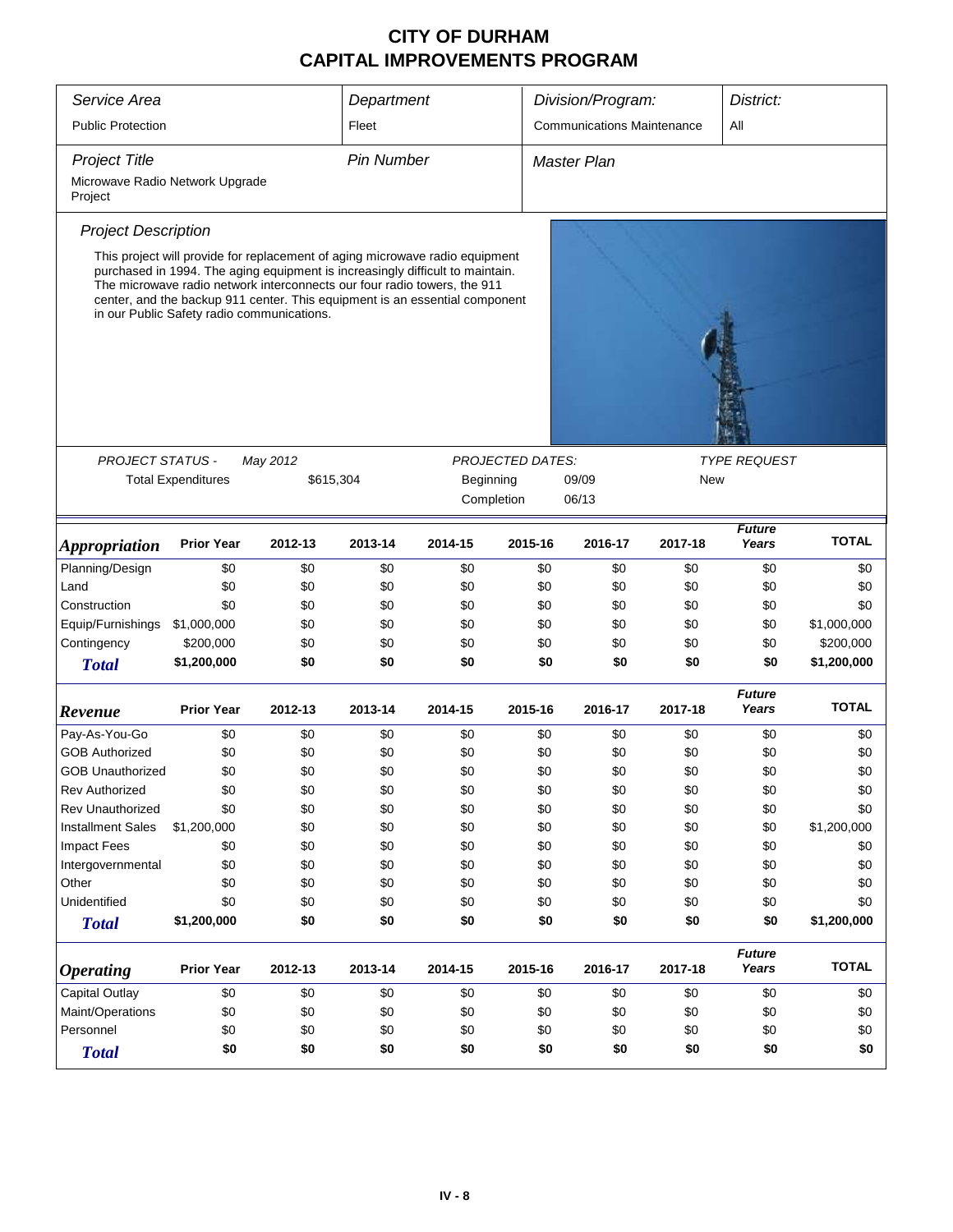| Service Area               |                           |          | Department        |                                                                              |                         | Division/Program:  |         | District:              |              |
|----------------------------|---------------------------|----------|-------------------|------------------------------------------------------------------------------|-------------------------|--------------------|---------|------------------------|--------------|
| <b>Public Protection</b>   |                           |          | Fire              |                                                                              |                         | Fire/Operations    |         | All                    |              |
| <b>Project Title</b>       |                           |          | <b>Pin Number</b> |                                                                              |                         | <b>Master Plan</b> |         |                        |              |
| <b>New Fire Station</b>    |                           |          |                   |                                                                              |                         |                    |         |                        |              |
|                            |                           |          |                   |                                                                              |                         |                    |         |                        |              |
| <b>Project Description</b> |                           |          |                   |                                                                              |                         |                    |         |                        |              |
| facility to be determined. |                           |          |                   | Provides for future fire protection need. Location of the next new City fire |                         |                    |         |                        |              |
|                            |                           |          |                   |                                                                              |                         |                    |         |                        |              |
| PROJECT STATUS -           |                           | May 2012 |                   |                                                                              | <b>PROJECTED DATES:</b> |                    |         | <b>TYPE REQUEST</b>    |              |
|                            | <b>Total Expenditures</b> |          | \$0               |                                                                              | Beginning               | 07/13              | New     |                        |              |
|                            |                           |          |                   |                                                                              | Completion              | 07/14              |         |                        |              |
| <b>Appropriation</b>       | <b>Prior Year</b>         | 2012-13  | 2013-14           | 2014-15                                                                      | 2015-16                 | 2016-17            | 2017-18 | <b>Future</b><br>Years | <b>TOTAL</b> |
| Planning/Design            | \$0                       | \$0      | \$500,000         | \$0                                                                          | \$0                     | \$0                | \$0     | \$0                    | \$500,000    |
| Land                       | \$0                       | \$0      | \$500,000         | \$0                                                                          | \$0                     | \$0                | \$0     | \$0                    | \$500,000    |
| Construction               | \$0                       | \$0      | \$3,150,000       | \$1,000,000                                                                  | \$0                     | \$0                | \$0     | \$0                    | \$4,150,000  |
| Equip/Furnishings          | \$0                       | \$0      | \$0               | \$0                                                                          | \$0                     | \$0                | \$0     | \$0                    | \$0          |
| Contingency                | \$0                       | \$0      | \$0               | \$0                                                                          | \$0                     | \$0                | \$0     | \$0                    | \$0          |
| <b>Total</b>               | \$0                       | \$0      | \$4,150,000       | \$1,000,000                                                                  | \$0                     | \$0                | \$0     | \$0                    | \$5,150,000  |
| Revenue                    | <b>Prior Year</b>         | 2012-13  | 2013-14           | 2014-15                                                                      | 2015-16                 | 2016-17            | 2017-18 | <b>Future</b><br>Years | <b>TOTAL</b> |
| Pay-As-You-Go              | \$0                       | \$0      | \$0               | \$0                                                                          | \$0                     | \$0                | \$0     | \$0                    | \$0          |
| <b>GOB Authorized</b>      | \$0                       | \$0      | \$0               | \$0                                                                          | \$0                     | \$0                | \$0     | \$0                    | \$0          |
| <b>GOB Unauthorized</b>    | \$0                       | \$0      | \$0               | \$0                                                                          | \$0                     | \$0                | \$0     | \$0                    | \$0          |
| <b>Rev Authorized</b>      | \$0                       | \$0      | \$0               | \$0                                                                          | \$0                     | \$0                | \$0     | \$0                    | \$0          |
| <b>Rev Unauthorized</b>    | \$0                       | \$0      | \$0               | \$0                                                                          | \$0                     | \$0                | \$0     | \$0                    | \$0          |
| <b>Installment Sales</b>   | \$0                       | \$0      | \$0               | \$0                                                                          | \$0                     | \$0                | \$0     | \$0                    | \$0          |
| <b>Impact Fees</b>         | \$0                       | \$0      | \$0               | \$0                                                                          | \$0                     | \$0                | \$0     | \$0                    | \$0          |
| Intergovernmental          | \$0                       | \$0      | \$0               | \$0                                                                          | \$0                     | \$0                | \$0     | \$0                    | \$0          |
| Other                      | \$0                       | \$0      | \$0               | \$0                                                                          | \$0                     | \$0                | \$0     | \$0                    | \$0          |
| Unidentified               | \$0                       | \$0      | \$4,150,000       | \$1,000,000                                                                  | \$0                     | \$0                | \$0     | \$0                    | \$5,150,000  |
| <b>Total</b>               | \$0                       | \$0      | \$4,150,000       | \$1,000,000                                                                  | \$0                     | \$0                | \$0     | \$0                    | \$5,150,000  |
| <b>Operating</b>           | <b>Prior Year</b>         | 2012-13  | 2013-14           | 2014-15                                                                      | 2015-16                 | 2016-17            | 2017-18 | <b>Future</b><br>Years | <b>TOTAL</b> |
| Capital Outlay             | \$0                       | \$0      | \$0               | \$0                                                                          | \$0                     | \$0                | \$0     | \$0                    | \$0          |
| Maint/Operations           | \$0                       | \$0      | \$0               | \$0                                                                          | \$0                     | \$0                | \$0     | \$0                    | \$0          |
| Personnel                  | \$0                       | \$0      | \$0               | \$0                                                                          | \$0                     | \$0                | \$0     | \$0                    | \$0          |
| <b>Total</b>               | \$0                       | \$0      | \$0               | \$0                                                                          | \$0                     | \$0                | \$0     | \$0                    | \$0          |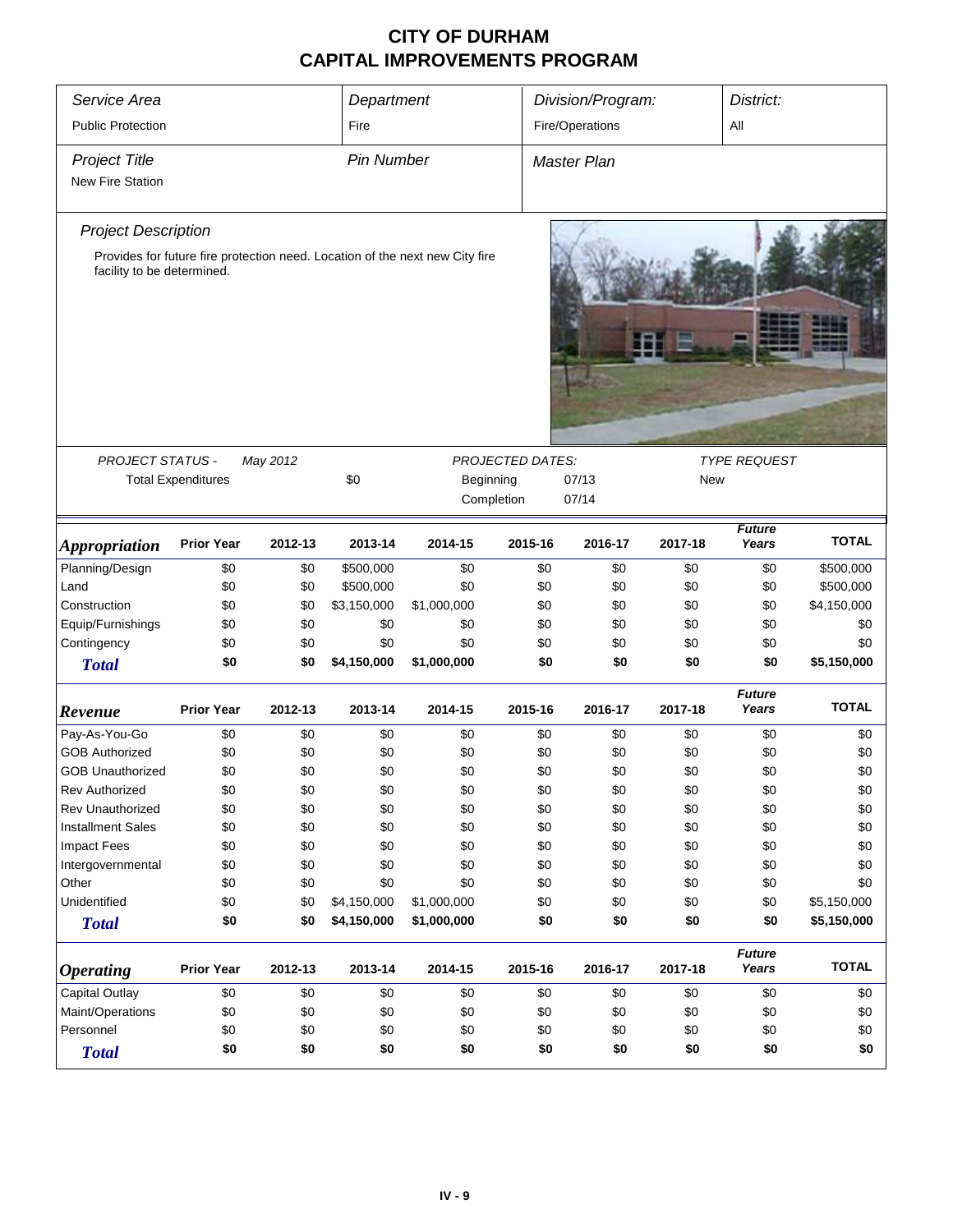| Service Area               | Department                |                                                                                                                                                                                                                                                                                                                                                                                              |                         | Division/Program:                  |                         | District:                            |         |                        |              |  |
|----------------------------|---------------------------|----------------------------------------------------------------------------------------------------------------------------------------------------------------------------------------------------------------------------------------------------------------------------------------------------------------------------------------------------------------------------------------------|-------------------------|------------------------------------|-------------------------|--------------------------------------|---------|------------------------|--------------|--|
| <b>Public Protection</b>   |                           |                                                                                                                                                                                                                                                                                                                                                                                              | <b>General Services</b> |                                    |                         |                                      |         | 5                      |              |  |
| <b>Project Title</b>       |                           |                                                                                                                                                                                                                                                                                                                                                                                              | <b>Pin Number</b>       |                                    |                         | Master Plan                          |         |                        |              |  |
| Police HQ Upgrade          |                           |                                                                                                                                                                                                                                                                                                                                                                                              | 0821-07-67-7634         |                                    |                         | <b>Facility Condition Assessment</b> |         |                        |              |  |
| <b>Project Description</b> |                           |                                                                                                                                                                                                                                                                                                                                                                                              |                         |                                    |                         |                                      |         |                        |              |  |
|                            |                           | This project addresses the air quality issues at Police Headquarters by making<br>major HVAC modifications to the facility. New return fans in the basement,<br>relocation of supply lines and the re-work of Air Handling Unit #2. This work is<br>required to extend the interim life of the facility. The project will also include<br>replacement of both elevator cars in the building. |                         |                                    |                         |                                      |         |                        |              |  |
| <b>PROJECT STATUS -</b>    |                           | May 2012                                                                                                                                                                                                                                                                                                                                                                                     |                         |                                    | <b>PROJECTED DATES:</b> |                                      |         | <b>TYPE REQUEST</b>    |              |  |
|                            | <b>Total Expenditures</b> | \$4,061,334                                                                                                                                                                                                                                                                                                                                                                                  |                         | Beginning<br>07/04<br>Continuation |                         |                                      |         |                        |              |  |
|                            |                           |                                                                                                                                                                                                                                                                                                                                                                                              |                         |                                    | Completion<br>10/12     |                                      |         |                        |              |  |
|                            |                           |                                                                                                                                                                                                                                                                                                                                                                                              |                         |                                    |                         |                                      |         |                        |              |  |
| <b>Appropriation</b>       | <b>Prior Year</b>         | 2012-13                                                                                                                                                                                                                                                                                                                                                                                      | 2013-14                 | 2014-15                            | 2015-16                 | 2016-17                              | 2017-18 | <b>Future</b><br>Years | <b>TOTAL</b> |  |
| Planning/Design            | \$307,891                 | \$0                                                                                                                                                                                                                                                                                                                                                                                          | \$0                     | \$0                                | \$0                     | \$0                                  | \$0     | \$0                    | \$307,891    |  |
| Construction               | \$4,166,700               | \$0                                                                                                                                                                                                                                                                                                                                                                                          | \$0                     | \$0                                | \$0                     | \$0                                  | \$0     | \$0                    | \$4,166,700  |  |
| Contingency                | \$246,427                 | \$0                                                                                                                                                                                                                                                                                                                                                                                          | \$0                     | \$0                                | \$0                     | \$0                                  | \$0     | \$0                    | \$246,427    |  |
| <b>Total</b>               | \$4,721,018               | \$0                                                                                                                                                                                                                                                                                                                                                                                          | \$0                     | \$0                                | \$0                     | \$0                                  | \$0     | \$0                    | \$4,721,018  |  |
| Revenue                    | <b>Prior Year</b>         | 2012-13                                                                                                                                                                                                                                                                                                                                                                                      | 2013-14                 | 2014-15                            | 2015-16                 | 2016-17                              | 2017-18 | <b>Future</b><br>Years | <b>TOTAL</b> |  |
| Pay-As-You-Go              | \$0                       | \$0                                                                                                                                                                                                                                                                                                                                                                                          | \$0                     | \$0                                | \$0                     | \$0                                  | \$0     | \$0                    | \$0          |  |
| <b>GOB Authorized</b>      | \$1,475,000               | \$0                                                                                                                                                                                                                                                                                                                                                                                          | \$0                     | \$0                                | \$0                     | \$0                                  | \$0     | \$0                    | \$1,475,000  |  |
| <b>GOB Unauthorized</b>    | \$0                       | \$0                                                                                                                                                                                                                                                                                                                                                                                          | \$0                     | \$0                                | \$0                     | \$0                                  | \$0     | \$0                    | \$0          |  |
| <b>Rev Authorized</b>      | \$0                       | \$0                                                                                                                                                                                                                                                                                                                                                                                          | \$0                     | \$0                                | \$0                     | \$0                                  | \$0     | \$0                    | \$0          |  |
| <b>Rev Unauthorized</b>    | \$0                       | \$0                                                                                                                                                                                                                                                                                                                                                                                          | \$0                     | \$0                                | \$0                     | \$0                                  | \$0     | \$0                    | \$0          |  |
| <b>Installment Sales</b>   | \$3,246,018               | \$0                                                                                                                                                                                                                                                                                                                                                                                          | \$0                     | \$0                                | \$0                     | \$0                                  | \$0     | \$0                    | \$3,246,018  |  |
| <b>Impact Fees</b>         | \$0                       | \$0                                                                                                                                                                                                                                                                                                                                                                                          | \$0                     | \$0                                | \$0                     | \$0                                  | \$0     | \$0                    | \$0          |  |
| Intergovernmental          | \$0                       | \$0                                                                                                                                                                                                                                                                                                                                                                                          | \$0                     | \$0                                | \$0                     | \$0                                  | \$0     | \$0                    | \$0          |  |
| Other                      | \$0                       | \$0                                                                                                                                                                                                                                                                                                                                                                                          | \$0                     | \$0                                | \$0                     | \$0                                  | \$0     | \$0                    | \$0          |  |
| Unidentified               | \$0                       | \$0                                                                                                                                                                                                                                                                                                                                                                                          | \$0                     | \$0                                | \$0                     | \$0                                  | \$0     | \$0                    | \$0          |  |
| <b>Total</b>               | \$4,721,018               | \$0                                                                                                                                                                                                                                                                                                                                                                                          | \$0                     | \$0                                | \$0                     | \$0                                  | \$0     | \$0                    | \$4,721,018  |  |
| <b>Operating</b>           | <b>Prior Year</b>         | 2012-13                                                                                                                                                                                                                                                                                                                                                                                      | 2013-14                 | 2014-15                            | 2015-16                 | 2016-17                              | 2017-18 | <b>Future</b><br>Years | <b>TOTAL</b> |  |
| Capital Outlay             | \$0                       | \$0                                                                                                                                                                                                                                                                                                                                                                                          | \$0                     | \$0                                | \$0                     | \$0                                  | \$0     | \$0                    | \$0          |  |
| Maint/Operations           | \$0                       | \$0                                                                                                                                                                                                                                                                                                                                                                                          | \$0                     | \$0                                | \$0                     | \$0                                  | \$0     | \$0                    | \$0          |  |
| Personnel                  | \$0                       | \$0                                                                                                                                                                                                                                                                                                                                                                                          | \$0                     | \$0                                | \$0                     | \$0                                  | \$0     | \$0                    | \$0          |  |
| <b>Total</b>               | \$0                       | \$0                                                                                                                                                                                                                                                                                                                                                                                          | \$0                     | \$0                                | \$0                     | \$0                                  | \$0     | \$0                    | \$0          |  |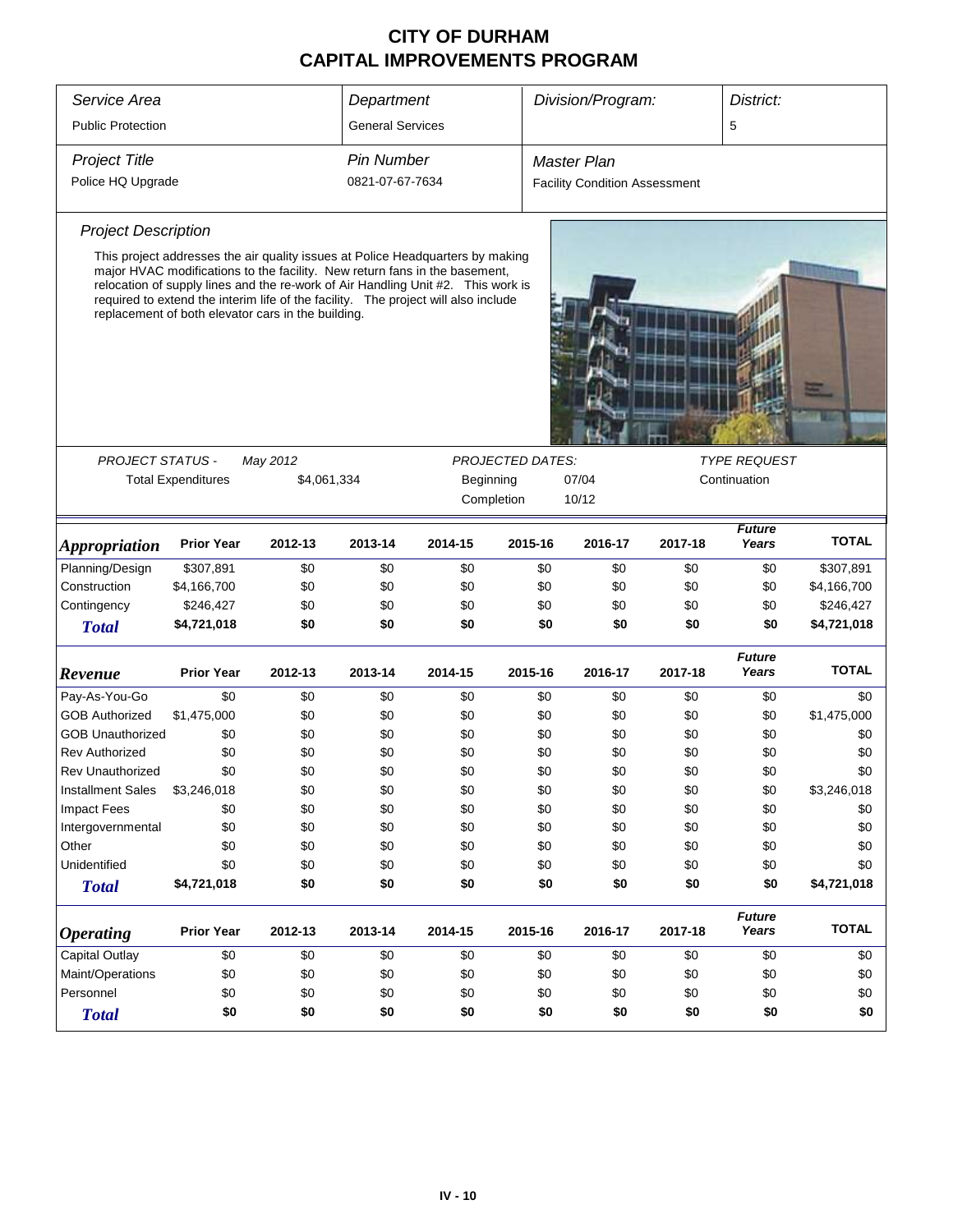| Service Area                  |                           |                                                                             | Department        |         |                         | Division/Program:           |         |                        |              |
|-------------------------------|---------------------------|-----------------------------------------------------------------------------|-------------------|---------|-------------------------|-----------------------------|---------|------------------------|--------------|
| <b>Public Protection</b>      |                           |                                                                             | Police            |         |                         |                             |         | All                    |              |
| <b>Project Title</b>          |                           |                                                                             | <b>Pin Number</b> |         |                         | <b>Master Plan</b>          |         |                        |              |
| Public Safety Capital Project |                           |                                                                             |                   |         |                         | Police Facility Master Plan |         |                        |              |
| <b>Project Description</b>    |                           |                                                                             |                   |         |                         |                             |         |                        |              |
|                               |                           | Phase 1 of this project is a study that will cover master planning and site |                   |         |                         |                             |         |                        |              |
|                               |                           | selection for replacement of public safety facilities.                      |                   |         |                         |                             |         |                        |              |
| <b>PROJECT STATUS -</b>       |                           | May 2012                                                                    |                   |         | <b>PROJECTED DATES:</b> |                             |         | <b>TYPE REQUEST</b>    |              |
|                               | <b>Total Expenditures</b> | \$149,977                                                                   |                   |         | Beginning               | 07/09<br><b>New</b>         |         |                        |              |
|                               |                           |                                                                             |                   |         | Completion              | 06/17                       |         |                        |              |
| <i><b>Appropriation</b></i>   | <b>Prior Year</b>         | 2012-13                                                                     | 2013-14           | 2014-15 | 2015-16                 | 2016-17                     | 2017-18 | <b>Future</b><br>Years | <b>TOTAL</b> |
| Planning/Design               | \$150,000                 | \$0                                                                         | \$0               | \$0     | \$3,320,807             | \$0                         | \$0     | \$0                    | \$3,470,807  |
| Land                          | \$0                       | \$0                                                                         | \$0               | \$0     | \$1,200,000             | \$0                         | \$0     | \$0                    | \$1,200,000  |
| Construction                  | \$0                       | \$0                                                                         | \$0               | \$0     | \$0                     | 30,189,160                  | \$0     | \$0                    | 30,189,160   |
| Equip/Furnishings             | \$0                       | \$0                                                                         | \$0               | \$0     | \$0                     | \$1,034,577                 | \$0     | \$0                    | \$1,034,577  |
| Contingency                   | \$0                       | \$0                                                                         | \$0               | \$0     |                         | \$0 \$4,528,374             | \$0     | \$0                    | \$4,528,374  |
| <b>Total</b>                  | \$150,000                 | \$0                                                                         | \$0               | \$0     |                         | \$4,520,807 \$35,752,111    | \$0     | \$0                    | \$40,422,918 |
| Revenue                       | <b>Prior Year</b>         | 2012-13                                                                     | 2013-14           | 2014-15 | 2015-16                 | 2016-17                     | 2017-18 | <b>Future</b><br>Years | <b>TOTAL</b> |
| Pay-As-You-Go                 | \$150,000                 | \$0                                                                         | \$0               | \$0     | \$0                     | \$0                         | \$0     | \$0                    | \$150,000    |
| <b>GOB Authorized</b>         | \$0                       | \$0                                                                         | \$0               | \$0     | \$0                     | \$0                         | \$0     | \$0                    | \$0          |
| <b>GOB Unauthorized</b>       | \$0                       | \$0                                                                         | \$0               | \$0     | \$0                     | \$0                         | \$0     | \$0                    | \$0          |
| <b>Rev Authorized</b>         | \$0                       | \$0                                                                         | \$0               | \$0     | \$0                     | \$0                         | \$0     | \$0                    | \$0          |
| Rev Unauthorized              | \$0                       | \$0                                                                         | \$0               | \$0     | \$0                     | \$0                         | \$0     | \$0                    | \$0          |
| <b>Installment Sales</b>      | \$0                       | \$0                                                                         | \$0               | \$0     | \$0                     | \$0                         | \$0     | \$0                    | \$0          |
| Impact Fees                   | \$0                       | \$0                                                                         | \$0               | \$0     | \$0                     | \$0                         | \$0     | \$0                    | \$0          |
| Intergovernmental             | \$0                       | \$0                                                                         | \$0               | \$0     | \$0                     | \$0                         | \$0     | \$0                    | \$0          |
| Other                         | \$0                       | \$0                                                                         | \$0               | \$0     | \$0                     | \$0                         | \$0     | \$0                    | \$0          |
| Unidentified                  | \$0                       | \$0                                                                         | \$0               | \$0     |                         | \$4,520,807 35,752,111      | \$0     | \$0                    | 40,272,918   |
| <b>Total</b>                  | \$150,000                 | \$0                                                                         | \$0               | \$0     |                         | \$4,520,807 \$35,752,111    | \$0     | \$0                    | \$40,422,918 |
| <b>Operating</b>              | <b>Prior Year</b>         | 2012-13                                                                     | 2013-14           | 2014-15 | 2015-16                 | 2016-17                     | 2017-18 | <b>Future</b><br>Years | <b>TOTAL</b> |
| Capital Outlay                | \$0                       | \$0                                                                         | \$0               | \$0     | \$0                     | \$0                         | \$0     | \$0                    | \$0          |
| Maint/Operations              | \$0                       | \$0                                                                         | \$0               | \$0     | \$0                     | \$0                         | \$0     | \$0                    | \$0          |
| Personnel                     | \$0                       | \$0                                                                         | \$0               | \$0     | \$0                     | \$0                         | \$0     | \$0                    | \$0          |
| <b>Total</b>                  | \$0                       | \$0                                                                         | \$0               | \$0     | \$0                     | \$0                         | \$0     | \$0                    | \$0          |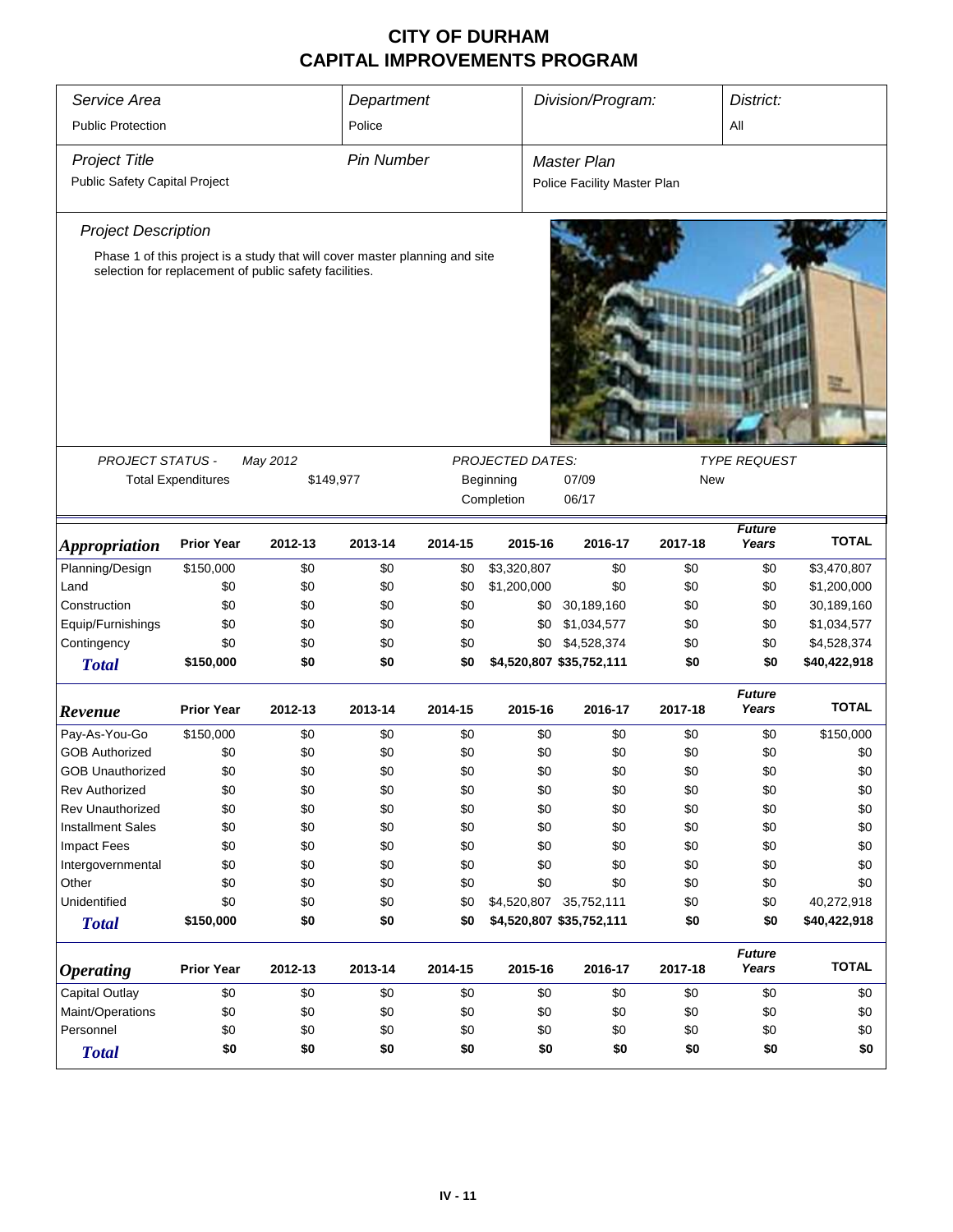| Service Area                                                                                                                                                                                                                                                                                                                                                                                                                                                          |                         |                       | Department       |                    |         | Division/Program:           |            | District:              |              |  |
|-----------------------------------------------------------------------------------------------------------------------------------------------------------------------------------------------------------------------------------------------------------------------------------------------------------------------------------------------------------------------------------------------------------------------------------------------------------------------|-------------------------|-----------------------|------------------|--------------------|---------|-----------------------------|------------|------------------------|--------------|--|
|                                                                                                                                                                                                                                                                                                                                                                                                                                                                       |                         |                       |                  |                    |         |                             |            |                        |              |  |
| <b>Public Protection</b>                                                                                                                                                                                                                                                                                                                                                                                                                                              |                         |                       | Fleet            |                    |         | Communications Maintenance/ |            | All                    |              |  |
| <b>Project Title</b>                                                                                                                                                                                                                                                                                                                                                                                                                                                  | <b>Pin Number</b>       |                       |                  | <b>Master Plan</b> |         |                             |            |                        |              |  |
| Radio Infrastructure Replacement                                                                                                                                                                                                                                                                                                                                                                                                                                      |                         |                       |                  |                    |         |                             |            |                        |              |  |
| <b>Project Description</b>                                                                                                                                                                                                                                                                                                                                                                                                                                            |                         |                       |                  |                    |         |                             |            |                        |              |  |
|                                                                                                                                                                                                                                                                                                                                                                                                                                                                       |                         |                       |                  |                    |         |                             |            |                        |              |  |
| Replacement of 800 MHz radio system infrastructure, and all consoles at the<br>911 center, the backup 911 center, and the Sheriff's Dept. consoles. Project is<br>forced by the aging of current equipment. Estimated project cost at this time is<br>\$13.3 million. Will beginning planning for conversion to new equipment in<br>2010, for installation and implementation in 2014. Cost will be shared<br>approximately 50% with county per interlocal agreement. |                         |                       |                  |                    |         |                             |            |                        |              |  |
|                                                                                                                                                                                                                                                                                                                                                                                                                                                                       |                         |                       |                  |                    |         |                             |            |                        |              |  |
| <b>PROJECT STATUS -</b>                                                                                                                                                                                                                                                                                                                                                                                                                                               | <b>PROJECTED DATES:</b> |                       |                  |                    |         | <b>TYPE REQUEST</b>         |            |                        |              |  |
| May 2012<br><b>Total Expenditures</b>                                                                                                                                                                                                                                                                                                                                                                                                                                 |                         |                       | \$0<br>Beginning |                    |         | 07/13                       | <b>New</b> |                        |              |  |
|                                                                                                                                                                                                                                                                                                                                                                                                                                                                       |                         |                       |                  | Completion         |         | 01/15                       |            |                        |              |  |
| <b>Appropriation</b>                                                                                                                                                                                                                                                                                                                                                                                                                                                  | <b>Prior Year</b>       | 2012-13               | 2013-14          | 2014-15            | 2015-16 | 2016-17                     | 2017-18    | <b>Future</b><br>Years | <b>TOTAL</b> |  |
| Planning/Design                                                                                                                                                                                                                                                                                                                                                                                                                                                       | \$50,000                | \$0                   | \$0              | \$0                | \$0     | \$0                         | \$0        | \$0                    | \$50,000     |  |
| Land                                                                                                                                                                                                                                                                                                                                                                                                                                                                  | \$0                     | \$0                   | \$0              | \$0                | \$0     | \$0                         | \$0        | \$0                    | \$0          |  |
| Construction                                                                                                                                                                                                                                                                                                                                                                                                                                                          | \$0                     | \$0                   | \$0              | \$0                | \$0     | \$0                         | \$0        | \$0                    | \$0          |  |
| Equip/Furnishings                                                                                                                                                                                                                                                                                                                                                                                                                                                     | \$0                     | 13,300,000            | \$0              | \$0                | \$0     | \$0                         | \$0        | \$0                    | 13,300,000   |  |
| Contingency                                                                                                                                                                                                                                                                                                                                                                                                                                                           | \$0                     | \$0                   | \$0              | \$0                | \$0     | \$0                         | \$0        | \$0                    | \$0          |  |
| <b>Total</b>                                                                                                                                                                                                                                                                                                                                                                                                                                                          |                         | \$50,000 \$13,300,000 | \$0              | \$0                | \$0     | \$0                         | \$0        | \$0                    | \$13,350,000 |  |
| Revenue                                                                                                                                                                                                                                                                                                                                                                                                                                                               | <b>Prior Year</b>       | 2012-13               | 2013-14          | 2014-15            | 2015-16 | 2016-17                     | 2017-18    | <b>Future</b><br>Years | <b>TOTAL</b> |  |
| Pay-As-You-Go                                                                                                                                                                                                                                                                                                                                                                                                                                                         | \$25,000                | \$0                   | \$0              | \$0                | \$0     | \$0                         | \$0        | \$0                    | \$25,000     |  |
| <b>GOB Authorized</b>                                                                                                                                                                                                                                                                                                                                                                                                                                                 | \$0                     | \$0                   | \$0              | \$0                | \$0     | \$0                         | \$0        | \$0                    | \$0          |  |
| <b>GOB Unauthorized</b>                                                                                                                                                                                                                                                                                                                                                                                                                                               | \$0                     | \$0                   | \$0              | \$0                | \$0     | \$0                         | \$0        | \$0                    | \$0          |  |
| <b>Rev Authorized</b>                                                                                                                                                                                                                                                                                                                                                                                                                                                 | \$0                     | \$0                   | \$0              | \$0                | \$0     | \$0                         | \$0        | \$0                    | \$0          |  |
| <b>Rev Unauthorized</b>                                                                                                                                                                                                                                                                                                                                                                                                                                               | \$0                     | \$0                   | \$0              | \$0                | \$0     | \$0                         | \$0        | \$0                    | \$0          |  |
| <b>Installment Sales</b>                                                                                                                                                                                                                                                                                                                                                                                                                                              | \$0                     | \$0                   | \$0              | \$0                | \$0     | \$0                         | \$0        | \$0                    | \$0          |  |
| <b>Impact Fees</b>                                                                                                                                                                                                                                                                                                                                                                                                                                                    | \$0                     | \$0                   | \$0              | \$0                | \$0     | \$0                         | \$0        | \$0                    | \$0          |  |
| Intergovernmental                                                                                                                                                                                                                                                                                                                                                                                                                                                     | \$25,000                | \$6,650,000           | \$0              | \$0                | \$0     | \$0                         | \$0        | \$0                    | \$6,675,000  |  |
| Other                                                                                                                                                                                                                                                                                                                                                                                                                                                                 | \$0                     | \$6,650,000           | \$0              | \$0                | \$0     | \$0                         | \$0        | \$0                    | \$6,650,000  |  |
| Unidentified                                                                                                                                                                                                                                                                                                                                                                                                                                                          | \$0                     | \$0                   | \$0              | \$0                | \$0     | \$0                         | \$0        | \$0                    | \$0          |  |
| <b>Total</b>                                                                                                                                                                                                                                                                                                                                                                                                                                                          |                         | \$50,000 \$13,300,000 | \$0              | \$0                | \$0     | \$0                         | \$0        | \$0                    | \$13,350,000 |  |
| <b>Operating</b>                                                                                                                                                                                                                                                                                                                                                                                                                                                      | <b>Prior Year</b>       | 2012-13               | 2013-14          | 2014-15            | 2015-16 | 2016-17                     | 2017-18    | <b>Future</b><br>Years | <b>TOTAL</b> |  |
| Capital Outlay                                                                                                                                                                                                                                                                                                                                                                                                                                                        | \$0                     | \$0                   | \$0              | \$0                | \$0     | \$0                         | \$0        | \$0                    | \$0          |  |
| Maint/Operations                                                                                                                                                                                                                                                                                                                                                                                                                                                      | \$0                     | \$0                   | \$0              | \$0                | \$0     | \$0                         | \$0        | \$0                    | \$0          |  |
| Personnel                                                                                                                                                                                                                                                                                                                                                                                                                                                             | \$0                     | \$0                   | \$0              | \$0                | \$0     | \$0                         | \$0        | \$0                    | \$0          |  |
| <b>Total</b>                                                                                                                                                                                                                                                                                                                                                                                                                                                          | \$0                     | \$0                   | \$0              | \$0                | \$0     | \$0                         | \$0        | \$0                    | \$0          |  |